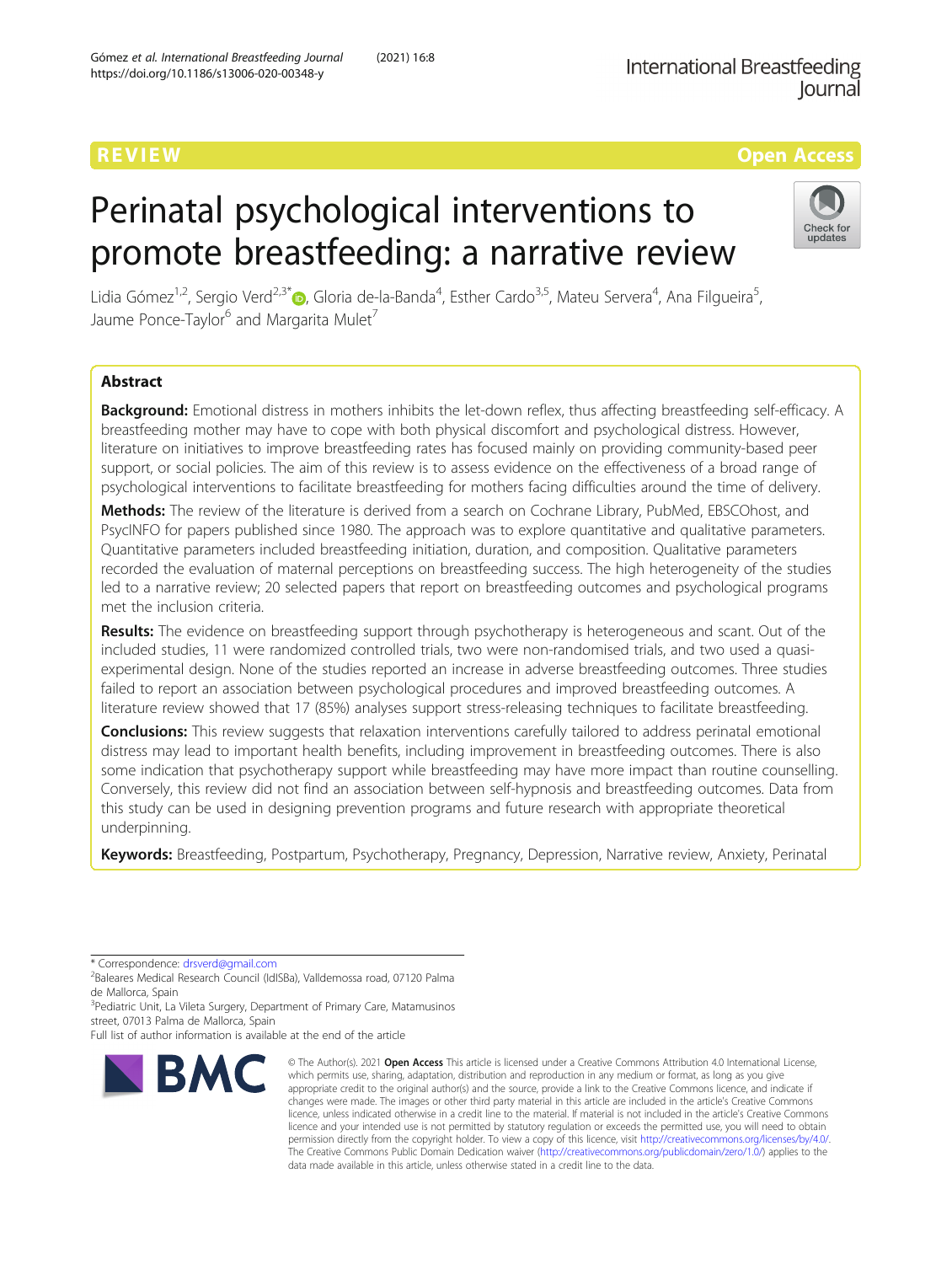# Background

Medical research continually reinforces the health benefits of human milk for infants. What is novel, however, is a growing body of evidence that shows how important it is to breastfeed in order to maintain good physical and mental health of recent mothers [[1,](#page-13-0) [2](#page-13-0)]. Much of the debate on interventions to promote successful breastfeeding has focused on milk expression methods, peer community-based support, professional education, maternity care practices, leave policies, workplace regulations, or social marketing [\[3](#page-13-0)–[5](#page-13-0)]. Overall, public health interventions have been effective in increasing the proportion of breastfeeding initiation  $[6, 7]$  $[6, 7]$  $[6, 7]$  $[6, 7]$  $[6, 7]$ . However, more efficient resources are essential to achieve an improvement in breastfeeding exclusivity and maintenance [\[8](#page-13-0)] among mothers who need extra support.

In 1858, Marcé published the first paper devoted entirely to puerperal mental illness. He reported that 33% of women developed depression in the lactational period [[9\]](#page-13-0). Current research confirms that up to 5.5% of women use antidepressant drugs during the perinatal period  $[10]$  $[10]$ . The proportion of pregnant or lactating women that are prescribed antidepressants varies by geographical location. Across Europe, there are marked differences in the prescription of antidepressants to women during and after pregnancy, from 3.3% in Italy, to 9.6% in Wales. On the other hand, prescription of antidepressants during pregnancy is lower in Europe than in the USA, with reported percentages between 5.6 and 10.2%. In all databases, antidepressant use was at its lowest during the second and third trimesters of pregnancy, but by six months post-pregnancy, the rate of antidepressant use had returned to pre-pregnancy levels  $[11]$  $[11]$ . It is worth emphasizing that systematic reviews fail to draw any clear conclusions about the effectiveness of antidepressants for the prevention of postnatal depression [\[12](#page-13-0)]. No less important is that antidepressant prescription independently predicts exclusive formula feeding shortly after birth [\[13\]](#page-13-0).

It is widely accepted that perinatal mood disorders (PMD) affect an estimated 20% of breastfeeding mothers [[14\]](#page-13-0). Additionally, there is strong evidence for an association between higher levels of maternal depressive symptomatology and shorter breastfeeding duration [[15](#page-14-0)–[23](#page-14-0)]. Even when cessation of breastfeeding is due to inherited metabolic disorders, mothers who are obliged to replace breastfeeding with special infant formulas experience the highest degrees of stress [[24](#page-14-0)]. Another issue under consideration, less obvious but no less important, is to what extent breastfeeding prevents mood disorders. It has been shown that the rising levels of inflammation markers during the third trimester of gestation constitute a risk factor for PMD [[25](#page-14-0), [26\]](#page-14-0). Breastfeeding may intervene to counterbalance this situation via downregulation of both stress and inflammatory response systems [\[27](#page-14-0)–[30\]](#page-14-0).

Notwithstanding the above, breastfeeding support through psychotherapy interventions has been scarcely explored. The aim of the present study is to critically assess the effectiveness of psychological programmes (i.e. psychotherapy, relaxation, and stress-releasing techniques) on the breastfeeding success of recent mothers. Early references unveiled a multifaceted relationship between stress and breastfeeding. Severe stress may result in a negative effect on the process of lactation, both be-haviourally and biologically [\[31,](#page-14-0) [32](#page-14-0)]. At its best, psychological support might relaunch a virtuous cycle involving the prophylactic role of breastfeeding in reducing maternal psychological distress.

# Method

#### Data sources

An extensive literature search was performed up to the week starting January 15th, 2020. The primary endpoint was the assessment of breastfeeding success in mothers participating in psychotherapeutic interventions aimed to provide support to participants in enduring the difficulties associated with childbirth. For the purpose of this review, psychological therapy interventions include a wide range of interventions that target cognition, motivation and behaviour. The approach was to explore quantitative and qualitative parameters. It should be noted that this is a narrative review rather than a systematic review. Quantitative parameters included breastfeeding initiation, duration, and composition. Qualitative parameters recorded the evaluation of maternal perceptions on breastfeeding success. Databases searched were: Cochrane Library, PubMed, EBSCOhost, and PsycINFO for papers published since 1980.

Table [1](#page-2-0) outlines the search strategies and key terms used. During the search, keywords for breastfeeding and for psychological interventions were considered primary, and were either combined to each of the other keywords individually or used in various combinations.

The search yielded 239 articles, out of which 20 articles were considered relevant for inclusion in this review (Fig. [1](#page-3-0)). First, titles and abstracts of articles from databases were screened and identified for eligibility. Selected articles were evaluated independently by two reviewers. When supporting data were not available, recommendations were made based upon the combined opinions of more than two authors. We recognize that inconsistencies can certainly occur during the searching stage. We describe what was done with the literature once it was identified, in order to assess and bias: selected studies met the following four conditions: (1) to include trials that do not substantially overlap, the main outcome of searching more than one database is that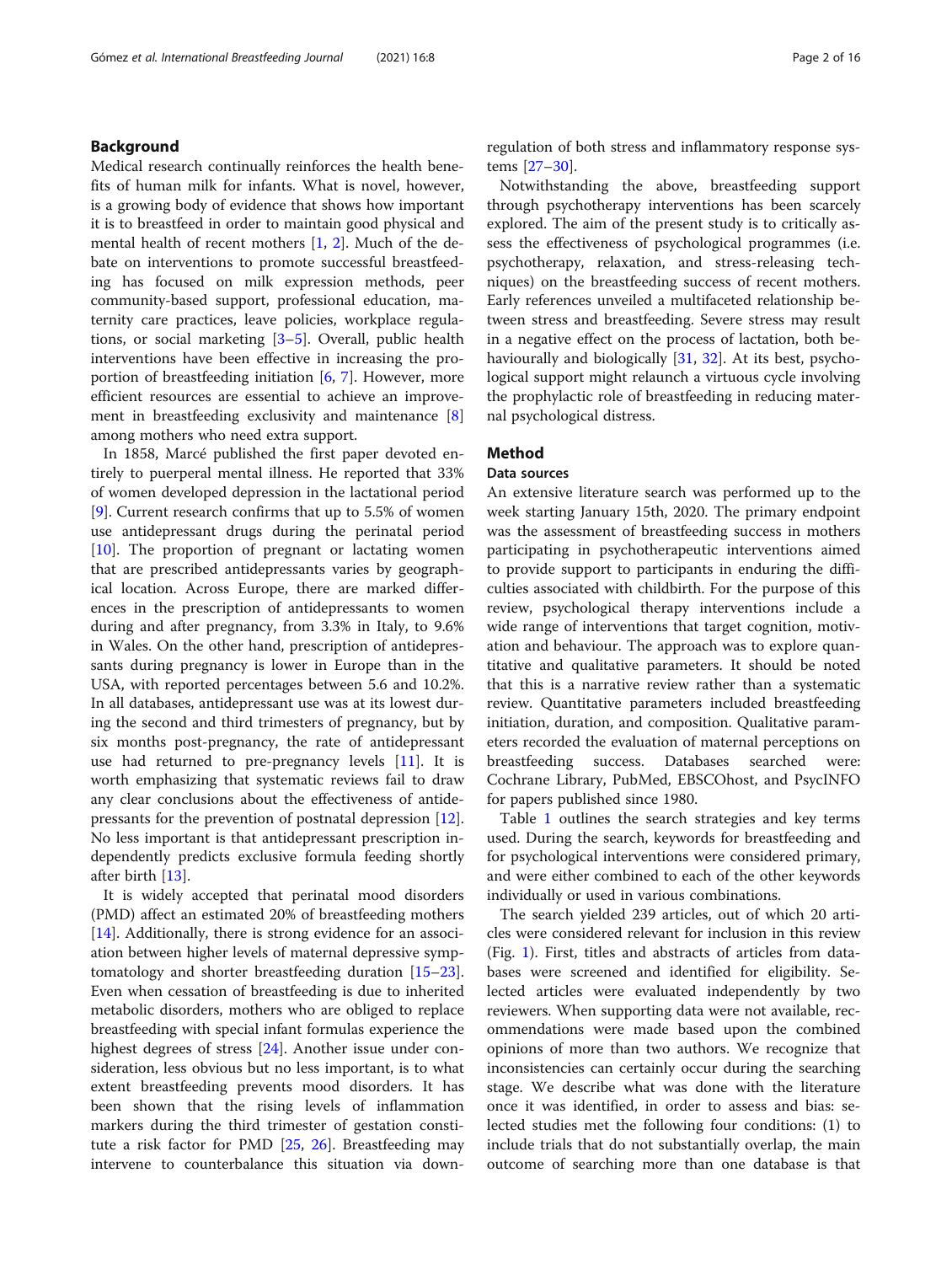<span id="page-2-0"></span>Table 1 Search terms used to identify existing literature reporting psychological interventions to support breastfeeding, 15 January 2020

| No. Search strategy                                                      | Map term to subject heading (MeSH)                                                                                                                                                                                                                                                                                                                                                                                                                                                                                                                                                                                                                                                                                        | <b>Keywords</b>                                                                                                                                                                                |  |
|--------------------------------------------------------------------------|---------------------------------------------------------------------------------------------------------------------------------------------------------------------------------------------------------------------------------------------------------------------------------------------------------------------------------------------------------------------------------------------------------------------------------------------------------------------------------------------------------------------------------------------------------------------------------------------------------------------------------------------------------------------------------------------------------------------------|------------------------------------------------------------------------------------------------------------------------------------------------------------------------------------------------|--|
| 1. MeSH or keywords (key<br>findings for breastfeeding)                  | Breastfeeding, lactating, lactation, human milk, breast milk,<br>breastfeed, and breastfed                                                                                                                                                                                                                                                                                                                                                                                                                                                                                                                                                                                                                                | Breastfeeding or "breast feeding" or breastfed or lactation<br>or "breast milk" or "human milk"                                                                                                |  |
| 2. MeSH or keywords (key<br>findings for psychological<br>interventions) | Relaxation therapy, relaxation techniques, meditation,<br>imagery, verbal protocol, quided imagery, music therapy,<br>cognitive therapy, perinatal mental health, psychotherapy,<br>psychodynamics, hypnosis, cognitive behavioural therapy,<br>interpersonal psychotherapy, group psychotherapy,<br>imagery psychotherapy                                                                                                                                                                                                                                                                                                                                                                                                | "Relaxation therapy" or meditation or "guided imagery" or<br>"music therapy" or "verbal protocol" or "cognitive therapy"<br>or "perinatal mental health" or psychotherapy or<br>psychodynamics |  |
| 3. 1 and 2 (combination<br>both of key findings)                         | (Breastfeeding, lactating, lactation, human milk, breast milk, breastfeed, and breastfed) or [(breastfeeding or "breast<br>feeding" or breastfed) or lactation or "breast milk" or "human milk"] and (relaxation therapy, relaxation techniques,<br>meditation, imagery, verbal protocol, quided imagery music therapy, cognitive therapy, perinatal mental health,<br>psychotherapy, psychodynamics, hypnosis, cognitive behavioural therapy, interpersonal psychotherapy, group<br>psychotherapy, imagery psychotherapy) or ("relaxation therapy" or meditation or "guided imagery" or "music therapy" or<br>"verbal protocol" "or "cognitive therapy" or "perinatal mental health" or psychotherapy or psychodynamics) |                                                                                                                                                                                                |  |

differences in indexing across databases increase the chances of retrieving relevant papers; (2) to have matching scopes, even though literature review is a cascading process of summing up materials about a topic in order to fully match the scope and innovation in a specific field; (3) to have good methodological quality; and (4) were published from 1989 to 2019 [[33\]](#page-14-0).

Although the hierarchy of evidence favours quantitative methods, mixed research approaches are becoming increasingly acceptable in assembling evidence. There is a place for rigorous qualitative research or case series that include in-depth analyses of few patients in their natural clinical setting.

#### Study selection

Studies were eligible if they collected data relating to breastfeeding behaviour, outcomes or biological sequelae (ie. breast milk composition), and focused on psychological interventions in the *peripartum* (beginning sometime during the final month of pregnancy through about 5 months postpartum) [[34\]](#page-14-0). Given the high variability in breastfeeding definitions, and for the purpose of this review, breastfeeding is defined as the provision of breastmilk to an infant by any means. Studies of mothers with premature or very low birthweight infants were also deemed eligible.

Conversely, studies of infants with cleft palate, cerebral palsy, gastrointestinal disorders, food allergy or other specific medical problems known to affect feeding were excluded due to the high risk of confounding. Additional exclusion criteria for this review were protocols, reviews, commentaries, and letters to the Editor.

We divided all studies included in four different sections: (1) randomized controlled trials; (2) quasiexperimental trials; (3) pre-post design studies; and (4) case series that reported more than one case report of psychological interventions to support breastfeeding. We only included single-center study data.

#### Pre-registration

This study is pre-registered. A PDF document containing the AsPredicted Protocol 'Perinatal psychological interventions to promote breastfeeding' (#40903) is publicly available [[35](#page-14-0)]. Question 1 of the AsPredicted document shows that some data had been already collected at the time of pre-registration. In this case, preregistration involves specifying the study design, and takes place before the data are analysed.

#### Results

#### Study characteristics

Studies included were published between 1989 and 2019. Samples were derived from 11 countries (Australia, Canada, China, Croatia, Denmark, India, Iran, Malaysia, Pakistan, United Kingdom, and the United States). Twenty studies were finally included in the present critical analysis and are summarized here. Each study is briefly commented on, highlighting aspects of study design and results. Out of the included studies, 11 were randomized controlled trials (RCT), four were quasi-experimental, three were case-series reports, and the remaining two studies used a pre-post design. The total number of mothers included was 3136. Interventions were analysed, regardless of whether these programs were initiated antenatally or postnatally. The studies were clustered in four groups composed of two to three comparable psychological interventions.

Nine studies of the 11 included RCTs, revealed an association between breastfeeding and psychological interventions on maternal mood. On the other hand, the results of a RCT on interpersonal psychotherapy [[36](#page-14-0)] and another on self-hypnosis [\[37](#page-14-0)] did not suggest that mothers on therapy may be more likely to breastfeed. Out of four quasi-experimental studies, the relationship between breastfeeding and mothers' relaxation interventions was demonstrated in two studies with a pre-testpost-test design, another did not report an association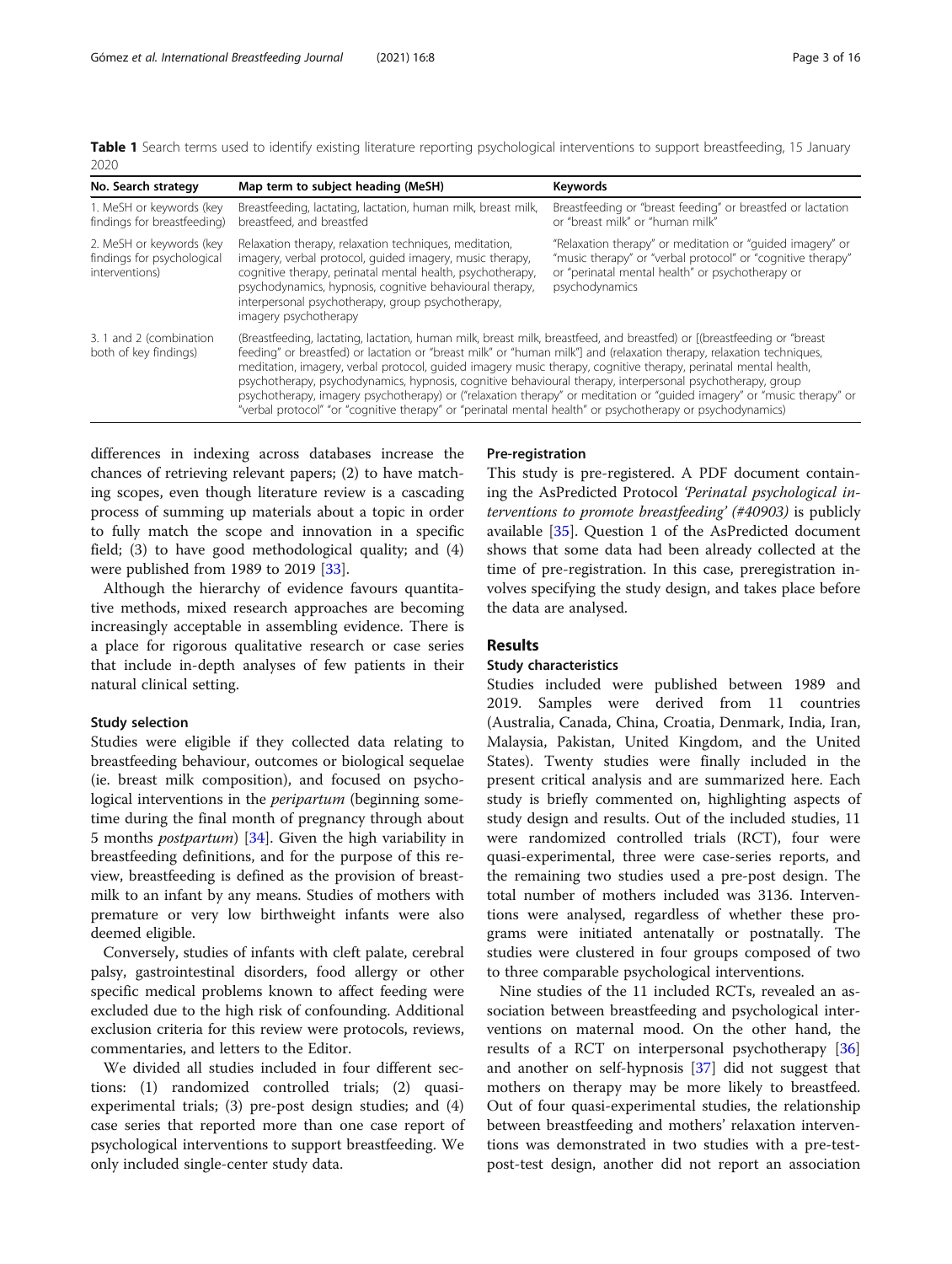<span id="page-3-0"></span>

between psychological therapy and breastfeeding outcomes, and another could not be merited because measurements do not apply to it. The rest were case series.

In six studies, the control group received no extra attention other than the usual perinatal care. Five of those studies reported significant differences between control and intervention groups. Conversely, in nine studies, either mothers were randomly allocated to intervention or control sessions, or mothers in experimental and control groups received the same breastfeeding support and guidance during the trial. Both groups reported equal satisfaction levels with regards to health care offered to protect breastfeeding. Out of nine studies, eight reported

significant differences between experimental and control groups.

Most papers deal with universal interventions targeting a population not at increased risk for perinatal mental health conditions; only two articles reviewed are devoted to selective psychological interventions for women perceived to be at risk of perinatal depression [\[36](#page-14-0), [38](#page-14-0)].

Two main different psychotherapeutic approaches have been evaluated. On the one hand, approximately half of the papers have evaluated the effectiveness of psychotherapies that are performed by psychiatrists and psychologists [[36,](#page-14-0) [39,](#page-14-0) [40\]](#page-14-0), and to a lesser extent by nurse therapists, social workers, or specialised counsellors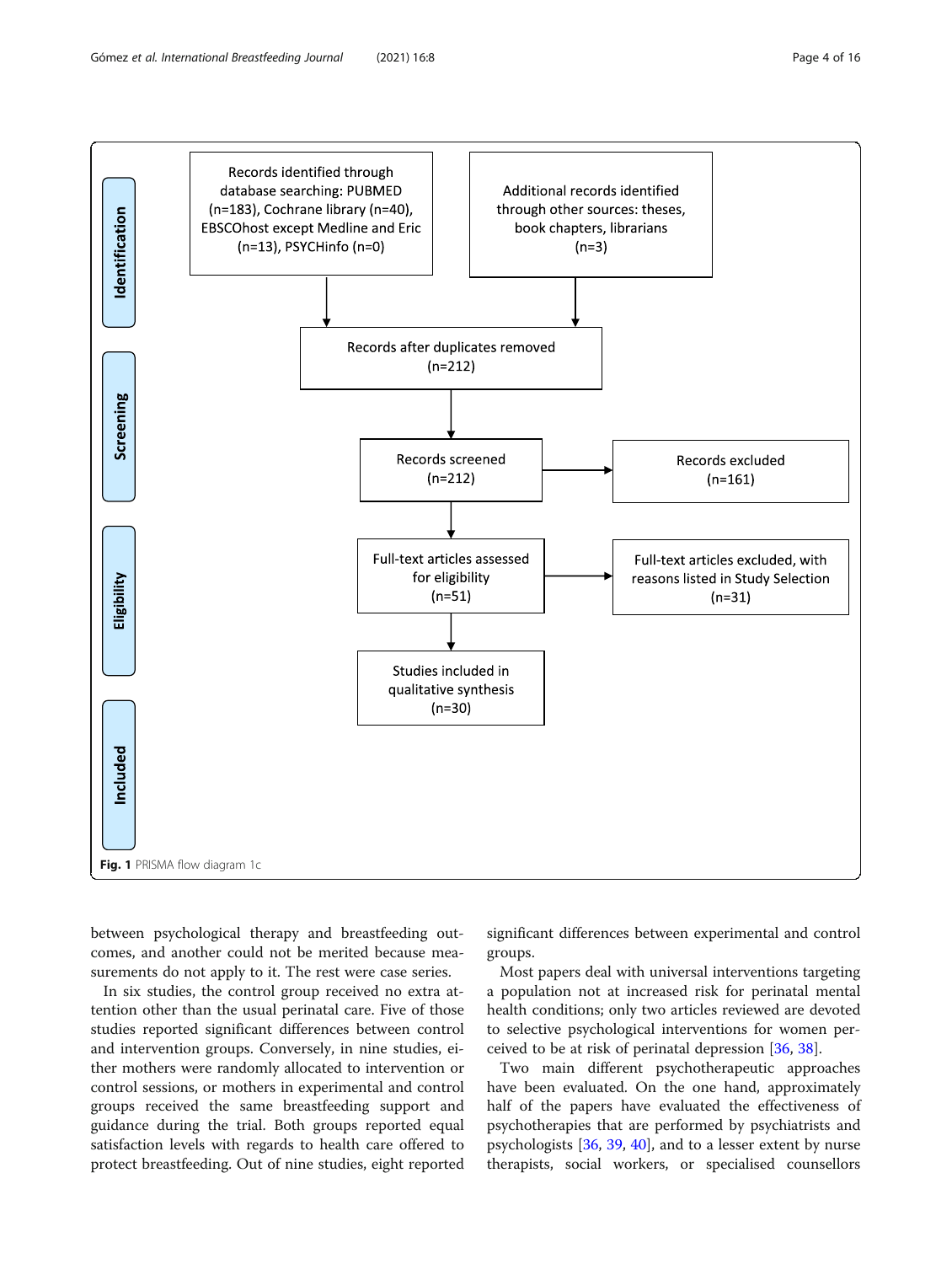<span id="page-4-0"></span>Table 2 Studies' description. Characteristics of women and infants for whom a psychological intervention to support breastfeeding has been tested. Results reported according to study design

| Study design,<br>sample size,<br>range or infant<br>age     | Author, country, Participants at<br>Year, Reference                  | enrolment                                        | Intervention                                                             | <b>Breastfeeding</b><br>outcomes.                                      | Professional<br>or self-<br>report<br>assessment | OR or test values or mean (S:D.);<br>P value                                                                                     |
|-------------------------------------------------------------|----------------------------------------------------------------------|--------------------------------------------------|--------------------------------------------------------------------------|------------------------------------------------------------------------|--------------------------------------------------|----------------------------------------------------------------------------------------------------------------------------------|
| RCT, $N = 71$ , 1-<br>42 DOL                                | Feher, USA, 1989<br>$[54]$                                           | Mothers of<br>preterm infants                    | Relaxation therapy                                                       | Breast milk yield<br>and<br>composition.                               | Professional                                     | 90.1 mL(60.0) vs 55.4 mL (48.2); p <<br>0.05                                                                                     |
| RCT, $N = 100$ , 1- Vidas, Croatia,<br>180 DOL              | 2011 [40]                                                            | who were $\leq$ 2<br>months post-<br>partum      | Nursing mothers Relaxation therapy                                       | $EBF > 6$ months.                                                      | Self-report                                      | Risk ratio 11; 95% CI (3.60, 33.54);<br>$P = 0.0001$                                                                             |
| 14 DOL                                                      | RCT, $N = 162$ , 1- Keith, USA, 2012<br>[50]                         | Mothers of<br>preterm infants                    | Music therapy<br>coupled with visual<br>reminder of the<br>mother's baby | Breast milk yield Professional<br>(DOL 14) and fat<br>content. (DOL 6) |                                                  | 1028 mL (48.8) vs 591.4 mL (47.6);<br>$P < 0.001$ 60.7% (3.5) vs 50.7% (3.4);<br>$P = 0.001$                                     |
| $RCT, N = 145$                                              | Spinelli, USA,<br>2013 [36]                                          | 12-33 weeks<br>gestation<br>pregnant<br>women    | Interpersonal therapy                                                    | Rates of<br>breastfeeding<br>initiation                                | Professional                                     | $NS P = 0.74$                                                                                                                    |
| $RCT, N = 1222,$<br>1-180 DOL                               | Werner, Denmark, 27-20 weeks<br>2013 [37]                            | gestation<br>pregnant<br>women                   | Hypnosis sessions                                                        | Breastfeeding<br>duration: 0-4<br>weeks 1-4<br>months                  | Self-report                                      | NS $P = 0.43$ $P = 0.95$                                                                                                         |
| 180 DOL                                                     | RCT, $N = 456$ , 1- Sikander, Pakistan, Third trimester<br>2014 [42] | pregnant<br>women                                | Cognitive-<br>behavioural                                                | EBF 6 months                                                           | Professional.                                    | Adjusted hazard ratio 0.40; 95% CI<br>(0.27, 0.60); P < 0.001                                                                    |
| $RCT, N = 99, 1 -$<br>90 DOL                                | Kao, USA, 2015<br>$[38]$                                             | 20-35 weeks<br>gestation<br>pregnant<br>women    | Group interpersonal<br>psychotherapy                                     | Any<br>breastfeeding<br>until three<br>months<br>postpartum            | Professional.                                    | 54 days (32.5) vs 21 days (31.6); $P =$<br>0.013                                                                                 |
| $RCT, N = 60$                                               | Procelli, USA,<br>2005 [53]                                          | Just delivered<br>mothers                        | Music therapy                                                            | Positive<br>emotional<br>response on BF<br>efficacy                    | Professional                                     | $P = 0.045$                                                                                                                      |
| $RCT, N = 50, 1$<br>DOL                                     | Sreekumar, India,<br>2018 [41]                                       | Third trimester<br>pregnant<br>women             | Cognitive-<br>behavioural                                                | Satisfactory<br>LATCH score.                                           | Professional                                     | Odds ratio 10.29; 95% CI (1.16,<br>91.43); $P = 0.015$                                                                           |
| $RCT, N = 64, 1 -$<br>98 DOL                                | Mohd Shukri,<br>Malaysia, 2019<br>$[52]$                             | Third trimester<br>pregnant<br>women             | Relaxation therapy                                                       | Breast milk<br>intake DOL 84<br>Hindmilk cortisol<br><b>DOL 14</b>     | Professional                                     | mean difference 227 g/d; 95% CI<br>$(430, 24)$ ; $P = 0.033$ mean<br>difference - 44.5%; 95% CI (-76.1,<br>$-12.9$ ; $P = 0.007$ |
| Cluster-RCT,<br>$N = 71$                                    | Shariat, Iran, 2017 Second or third<br>[39]                          | trimester<br>pregnant<br>women                   | Group interpersonal<br>psychotherapy                                     | Any<br>breastfeeding<br>until 12 months<br>after birth                 | Professional                                     | $P = 0.028$                                                                                                                      |
| Not<br>randomised,<br>$N = 38, 1 - 42$<br><b>DOL</b>        | O'Connor, USA,<br>1998 [48]                                          | Mothers who<br>were $\leq$ 2 days<br>post-partum | Relaxation therapy                                                       | Breast milk<br>secretory IgA.                                          | Professional                                     | $NS P = 0.78$                                                                                                                    |
| Quasi-<br>experimental,<br>$N = 220, 1 - 480$<br><b>DOL</b> | Patel, India, 2013<br>$[45]$                                         | Primipara<br>mothers within<br>2 h of delivery   | Manual relaxation                                                        | Post-feed<br>weight gain                                               | Professional                                     | $P = 0.05$                                                                                                                       |
| Quasi-<br>experimental,<br>$N = 29, 1 - 4$<br><b>DOL</b>    | Ak, India, 2015<br>[51]                                              | Mothers of<br>preterm infants                    | Music therapy                                                            | Breast milk<br>volume.                                                 | Professional                                     | 7.12 mL (1.57) vs 6.68 mL (1.37);<br>mean difference 0.44; 95% CI (0.05,<br>$(0.82)$ ; $P = 0.033$                               |
| Pre-post<br>assessment,                                     | Mohammadpour,<br>Iran, 2018 [44]                                     | Mothers of<br>preterm infants                    | Manual relaxation                                                        | Breast milk yield Self-report                                          |                                                  | P < 0.05                                                                                                                         |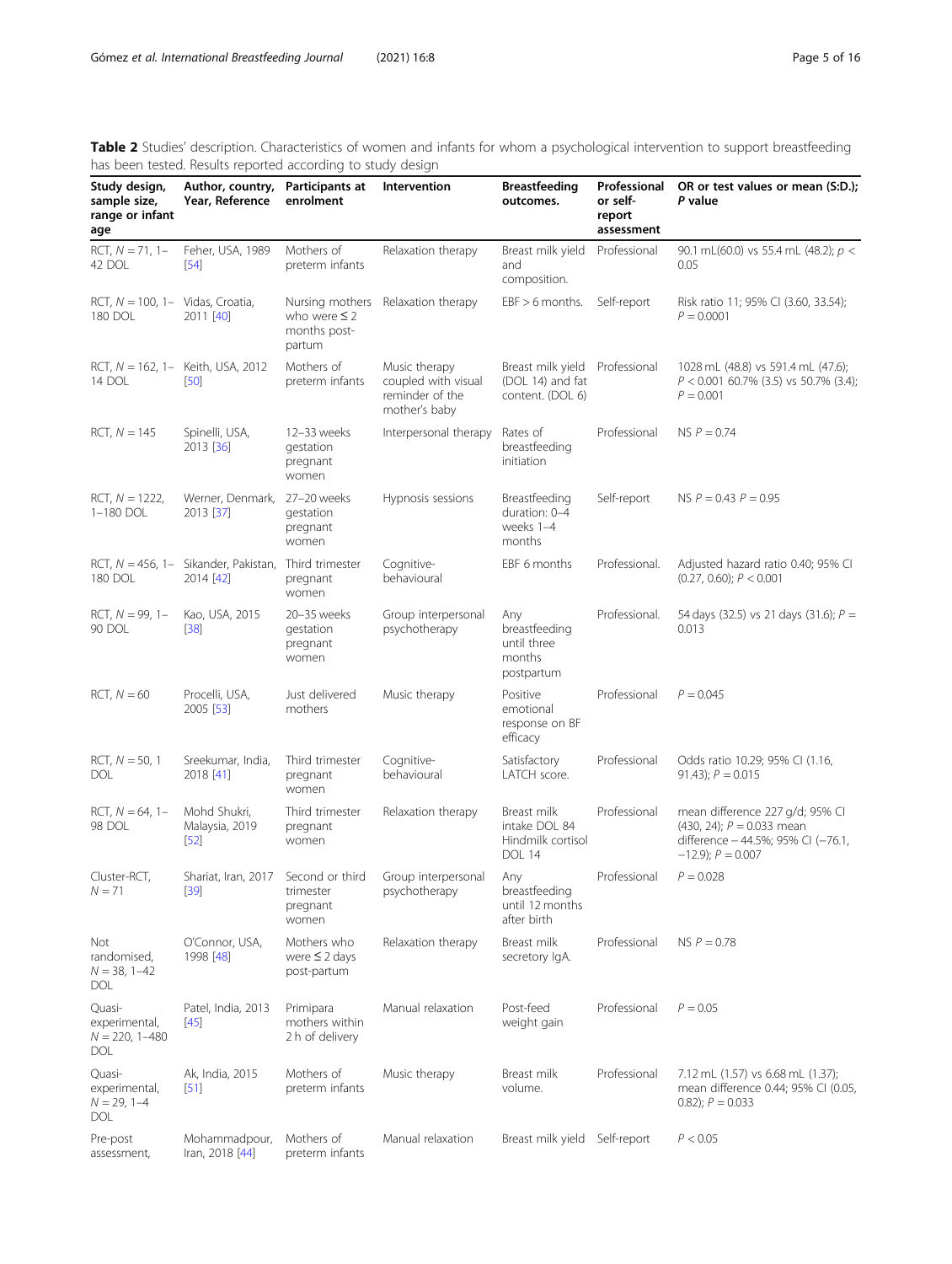Table 2 Studies' description. Characteristics of women and infants for whom a psychological intervention to support breastfeeding has been tested. Results reported according to study design (Continued)

| Study design,<br>sample size,<br>range or infant<br>age     | Author, country,<br>Year, Reference | Participants at<br>enrolment                            | Intervention                             | <b>Breastfeeding</b><br>outcomes.                   | Professional<br>or self-<br>report<br>assessment | OR or test values or mean (S:D.);<br>P value |
|-------------------------------------------------------------|-------------------------------------|---------------------------------------------------------|------------------------------------------|-----------------------------------------------------|--------------------------------------------------|----------------------------------------------|
| $N = 50$                                                    |                                     |                                                         |                                          |                                                     |                                                  |                                              |
| Pre-post<br>assessment.<br>$N = 262, 1 - 730$<br><b>DOL</b> | Mitchell, Australia,<br>2018 [55]   | Mothers who<br>were $\leq 24$<br>months post-<br>partum | Compassion focused<br>relaxation therapy | Maternal<br>Breastfeeding<br>Satisfaction<br>Scale. | Self-report                                      | 6.14 (1.43) vs 6.46 (0.97); $P < 0.001$      |
| Within-subject<br>study, $N = 20$ ,<br>01730 DOL            | Yu, China, 2019<br>[47]             | Mothers who<br>were $\leq 24$<br>months post-<br>partum | Relaxation therapy                       | Breast milk<br>ejection                             | Self-report                                      | n/a                                          |
| Case series, $N =$<br>3                                     | Tipping, UK, 2000<br>$[46]$         | Mothers having<br>a complicated<br>delivery             | Manual relaxation                        | Breastfeeding<br>initiation                         | Professional                                     | n/a                                          |
| Case series, $N =$<br>3, 1-365 DOL                          | Cowley, Canada,<br>2005 [47]        | Postpartum<br>tetraplegic<br>women                      | Relaxation therapy                       | Breast milk<br>ejection.                            | Self-report                                      | n/a                                          |
| Case series, $N =$<br>11, 1-8 DOL                           | Hauck, Australia,<br>2008 [43]      | Breastfeeding<br>women                                  | Relaxation therapy                       | Perception of<br>breastfeeding<br>success.          | Self-report                                      | n/a                                          |

CI confidence interval, DOL days of life, EBF exclusive breastfeeding, NS not significant, n/a does not apply, OR odds ratio, RCT randomized controlled trial, S.D. standard deviation

under close supervision [\[37](#page-14-0), [38,](#page-14-0) [41](#page-14-0)–[43](#page-14-0)] (i.e. cognitivebehavioural therapy, interpersonal psychotherapy, group therapy, or hypnosis). In the remaining studies, a reference is made to research projects whose staff has received brief training in applying methods that have already been tested, and are suitable for healthcare or prevention [[44](#page-14-0)–[55](#page-14-0)] (manual relaxation, meditation relaxation techniques, music therapy or compassion-focused therapy).

Results are similar for interventions delivered by specialised versus non-specialised professionals. Psychological interventions delivered by specialists achieved significant results in seven out of 10 cases, and also in six out of seven interventions by non-specialists.

Study descriptions have been tabulated (Table [2](#page-4-0)), along with method quality and risk of bias (Table [3](#page-6-0)).

# Cognitive behaviour therapy programs

Cognitive behavioral therapy (CBT) refers to a group of interventions that combine cognitive and emotionfocused techniques, with the objective of replacing unreal and negative beliefs with more precise and positive thoughts. This type of therapy was used in a study in rural Pakistan, where various sessions of CBT were carried out by trained health workersThis intervention doubled the rate of exclusive breastfeeding at six months of life [\[42](#page-14-0)]. Similarly, a project in India reports that a single session of CBT was effective in significantly improving how well the infant latches onto the breast in the immediate neonatal period [\[41](#page-14-0)].

### Interpersonal psychotherapy

Interpersonal psychotherapy (IPT) is based on attachment theory [[56](#page-14-0), [57\]](#page-14-0). Our review identified three studies investigating the effects of IPT on breastfeeding outcomes. One study from the New York State Psychiatric Institute, examined the comparative effectiveness of IPT and a parenting education program (PEP), in promoting breastfeeding duration among pregnant women who met DSM-IV criteria for a major depressive episode [\[36](#page-14-0)]. Irrespective of the fact that IPT or PEP was administered, 76% of the women were breastfeeding at the fourth postpartum week. These researchers point out that their breastfeeding rates post-intervention exceed consistent findings in the literature. The other two studies assessed the effectiveness of IPT group intervention, with regards to breastfeeding success. One of them, the ROSE program consisted of four group sessions for 3–5 pregnant women at high risk of perinatal depression [[38\]](#page-14-0). Though women in the ROSE program had similar breastfeeding initiation rates, as compared to women on standard care, they maintained breastfeeding for longer. Finally, in a study on women visiting a maternity clinic in Tehran, women in the intervention group took part in three supportive psychotherapy sessions and, thereafter, the rate of breastfeeding increased significantly.

#### Hypnosis

Hypnosis has previously been found to provide pregnant women with skills to successfully manage labour [[58](#page-14-0)– [60\]](#page-14-0). A Danish RCT compared the breastfeeding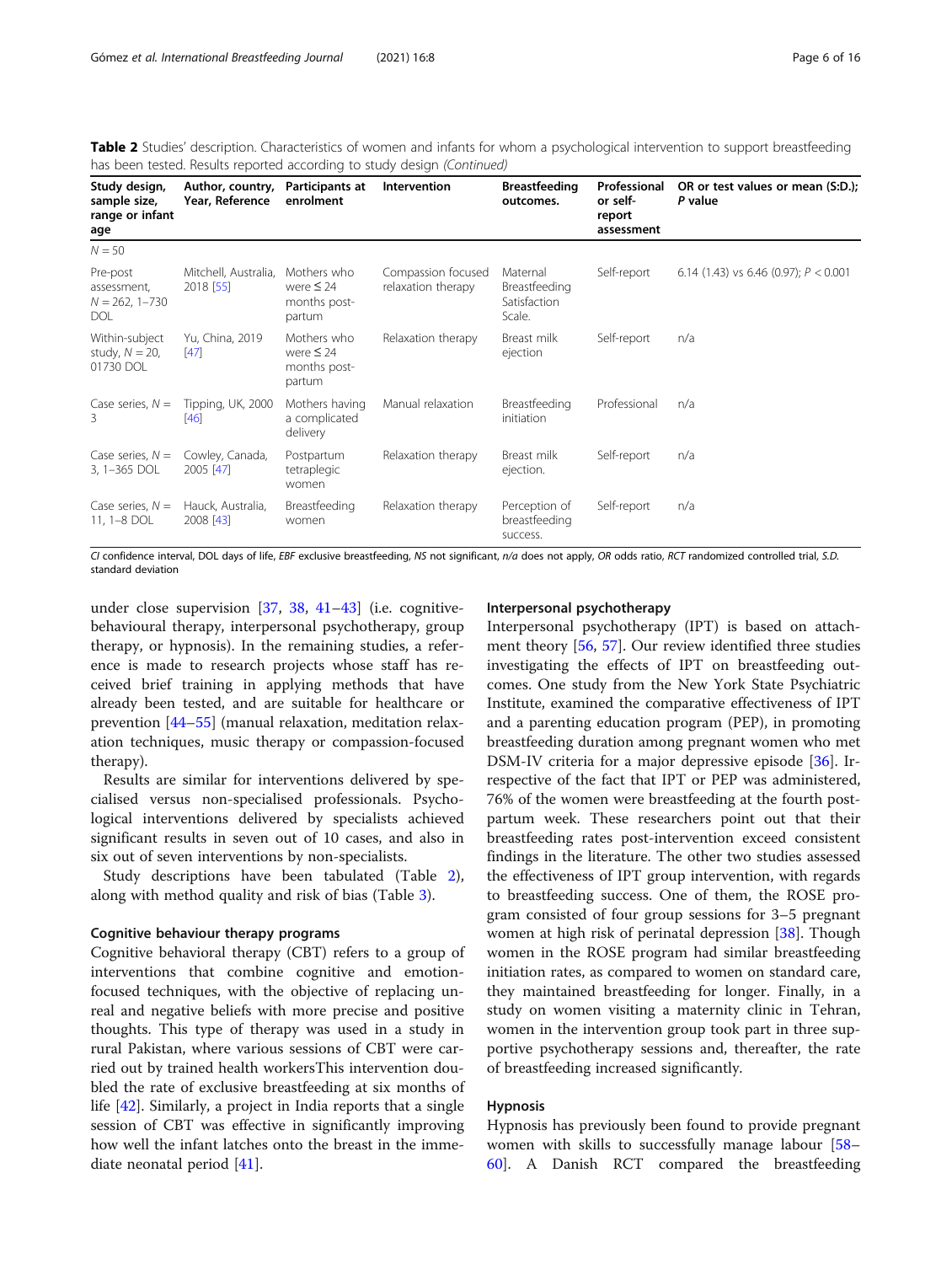# <span id="page-6-0"></span>Table 3 Interventions' description and study limitations

| Publication, study<br>design        | Mothers'<br>mental<br>illness | Intervention                                                                                                                                                                                                                                                                                                                          | Type of guidance                                                                                                                                                   | <b>Comparison groups</b><br><b>Extra attention</b>                                                                                                                                                                                                                            | <b>Study limitations</b>                                                                                                                                                                                                                                                                                                                                              |
|-------------------------------------|-------------------------------|---------------------------------------------------------------------------------------------------------------------------------------------------------------------------------------------------------------------------------------------------------------------------------------------------------------------------------------|--------------------------------------------------------------------------------------------------------------------------------------------------------------------|-------------------------------------------------------------------------------------------------------------------------------------------------------------------------------------------------------------------------------------------------------------------------------|-----------------------------------------------------------------------------------------------------------------------------------------------------------------------------------------------------------------------------------------------------------------------------------------------------------------------------------------------------------------------|
| Cognitive behavioural therapy (CBT) |                               |                                                                                                                                                                                                                                                                                                                                       |                                                                                                                                                                    |                                                                                                                                                                                                                                                                               |                                                                                                                                                                                                                                                                                                                                                                       |
| Sikander<br>2014, [42] RCT          | no                            | Seven sessions of CBT<br>were carried out, with<br>women beginning from<br>pregnancy up until six<br>months postpartum. This<br>intervention doubled the<br>rate of exclusive<br>breastfeeding at six<br>months of life                                                                                                               | Psycho-educational<br>sessions integrated into<br>the routine work of non<br>specialist heath workers<br>and delivered to all<br>women in their catchment<br>areas | Mothers in the<br>intervention<br>group received 7 sessions<br>of CBT, whereas the<br>control group received an<br>equal number of routine<br>sessions.                                                                                                                       | This research revealed that<br>the community health<br>workers' counselling had<br>been too authoritarian, The<br>authors acknowledge that<br>further work is needed to<br>refine the intervention so<br>that it does not undermine<br>the confidence of many<br>women, and it can<br>simultaneously address<br>behaviour change.                                     |
| Sreekumar 2018,<br>$[41]$ RCT       | no                            | A single session of CBT in<br>the third trimester: an<br>intensive counselling<br>session was carried out<br>with the use of<br>illustrations, along with<br>detailed information<br>regarding the usefulness of<br>early initiation of<br>breastfeeding, the right<br>technique of feeding, and<br>problems.                         | Specialist lactation<br>counsellors                                                                                                                                | This study tested the<br>effectiveness of a cognitive<br>approach compared to<br>routine counselling in the<br>third trimester. By simple<br>randomization, 26 mothers<br>underwent cognitive<br>counselling and 24<br>mothers underwent<br>routine counselling.              | Small sample size and the<br>lack of follow-ups with the<br>babies during the first 6<br>months. An improved<br>LATCH score implies that<br>the mother will have a<br>more successful breast-<br>feeding. However, more<br>studies are needed to con-<br>firm the long-term benefits<br>of a single session of CBT.                                                   |
| Interpersonal psychotherapy (IPT)   |                               |                                                                                                                                                                                                                                                                                                                                       |                                                                                                                                                                    |                                                                                                                                                                                                                                                                               |                                                                                                                                                                                                                                                                                                                                                                       |
| Spinelli 2013, [36]<br><b>RCT</b>   | yes                           | This study examined the<br>comparative effectiveness<br>of IPT and a parenting<br>education program (PEP).<br>Each participant received<br>twelve weeks of an<br>intervention. The PEP<br>includes individual 45-min<br>weekly lectures on preg-<br>nancy, postpartum, breast-<br>feeding, and infant<br>development.                 | A psychiatrist or a social<br>worker.                                                                                                                              | Although breastfeeding<br>education was not<br>mandatory in the IPT<br>group, a majority of IPT<br>therapists provided<br>breastfeeding<br>encouragement. 83% of<br>the IPT participants and<br>100% of the PEP<br>participants received this<br>breastfeeding intervention.  | Breastfeeding was not<br>defined as exclusive. In<br>addition, the sample was<br>small, and counselling was<br>less than 100%. Given that<br>this was a depression<br>intervention study, the<br>desire for treatment may<br>have biased the outcomes.<br>A benefit of this study is<br>that prospective data on<br>breastfeeding were not<br>subject to recall bias. |
| Kao 2015, [38]<br>RCT               | yes                           | Four 60-min group ses-<br>sions over a 4-week period<br>and a 50-min individual<br>booster session after deliv-<br>ery. The sessions provided<br>a review of the symptoms<br>of PPD, addressed stress<br>management skills, identi-<br>fied conflicts around child-<br>birth and techniques for<br>resolving them.                    | Group leaders were two<br>nurses who received two<br>hours of training and<br>supervision in the delivery<br>of the intervention.                                  | Women were randomized<br>to group sessions plus<br>standard antenatal care or<br>to standard antenatal care<br>alone. Standard antenatal<br>care included no groups<br>for mental health issues,<br>but offered classes on<br>breastfeeding, infant safety,<br>and parenting. | Duration of breastfeeding<br>was only assessed in the<br>three months postpartum<br>period. Variables such as<br>improved self-care and<br>self-efficacy in the postpar-<br>tum period, were not mea-<br>sured and therefore could<br>not be examined. These<br>findings may not<br>generalize to women at<br>low risk for PPD.                                       |
| Shariat 2017, [39]<br>Cluster-RCT   | no                            | Pregnant women in the<br>intervention group took<br>part in three supportive<br>psychotherapy group<br>sessions. The mothers were<br>allotted to ask questions at<br>the end of each session.<br>They were also given an<br>instructional package<br>associated with mother-<br>infant attachment behav-<br>iors aside from the group | Clinical psychologist                                                                                                                                              | Women visiting a<br>maternity clinic were<br>randomly assigned to<br>intervention and control<br>groups. The control group<br>was only provided with<br>the routine pregnancy<br>care.                                                                                        | Breastfeeding persistence<br>in the intervention group<br>increased significantly<br>compared to the control<br>group. This increase could<br>be due to the influence of<br>supportive psychotherapy,<br>instructions, interactions,<br>visualization, or more<br>communication with the<br>fetus in the intervention<br>group.                                       |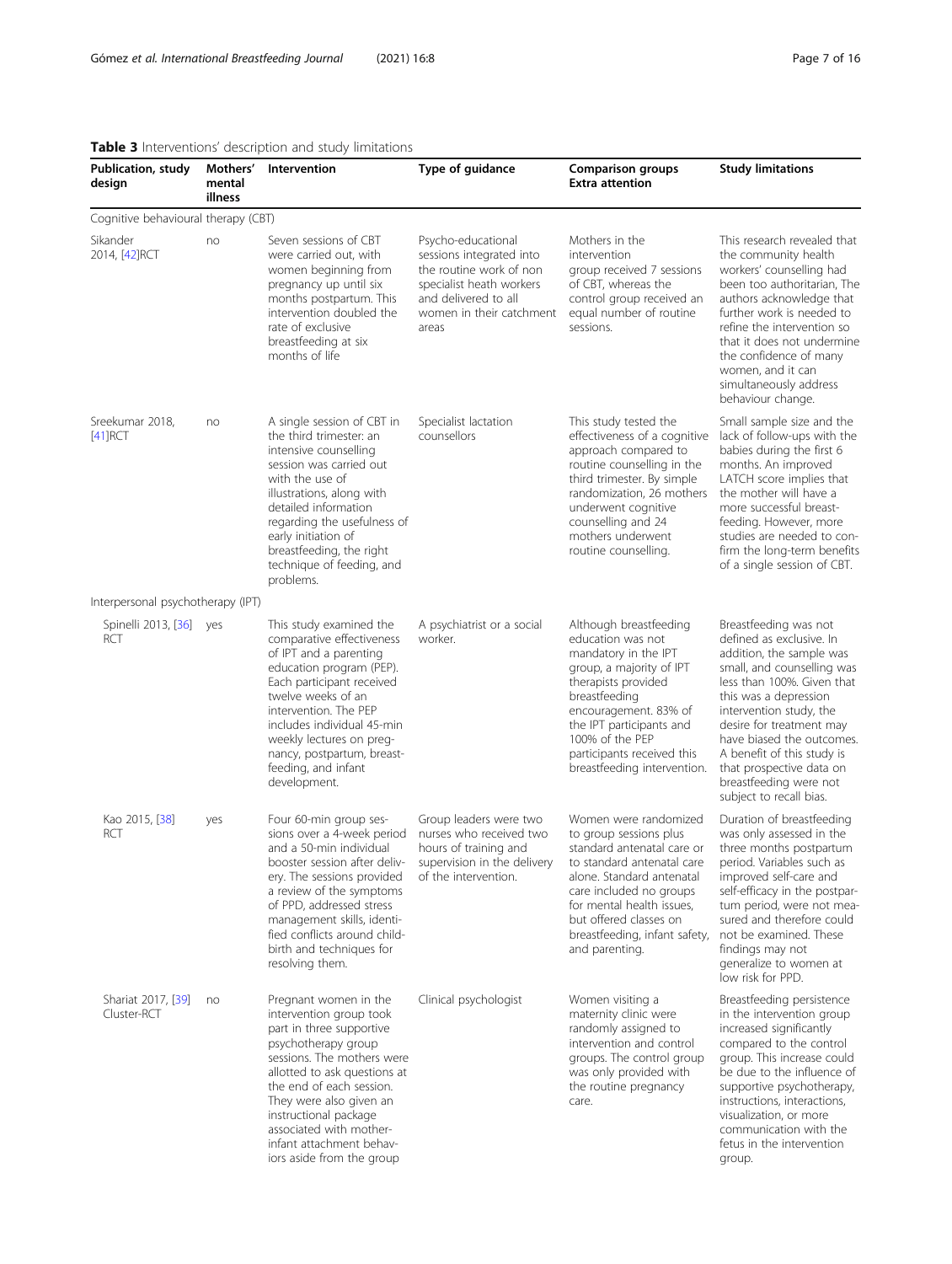| <b>Publication, study</b><br>design                | Mothers'<br>mental<br>illness | <b>rable 3</b> interventions description and study immations (committed)<br>Intervention                                                                                                                                                                                                                                                                                                    | Type of guidance                                                                                                                                                                                                                                                                           | <b>Comparison groups</b><br><b>Extra attention</b>                                                                                                                                                                               | <b>Study limitations</b>                                                                                                                                                                                                                                                                                    |
|----------------------------------------------------|-------------------------------|---------------------------------------------------------------------------------------------------------------------------------------------------------------------------------------------------------------------------------------------------------------------------------------------------------------------------------------------------------------------------------------------|--------------------------------------------------------------------------------------------------------------------------------------------------------------------------------------------------------------------------------------------------------------------------------------------|----------------------------------------------------------------------------------------------------------------------------------------------------------------------------------------------------------------------------------|-------------------------------------------------------------------------------------------------------------------------------------------------------------------------------------------------------------------------------------------------------------------------------------------------------------|
|                                                    |                               | sessions.                                                                                                                                                                                                                                                                                                                                                                                   |                                                                                                                                                                                                                                                                                            |                                                                                                                                                                                                                                  |                                                                                                                                                                                                                                                                                                             |
| Self-hypnosis                                      |                               |                                                                                                                                                                                                                                                                                                                                                                                             |                                                                                                                                                                                                                                                                                            |                                                                                                                                                                                                                                  |                                                                                                                                                                                                                                                                                                             |
| Werner 2013, [37] no<br><b>RCT</b>                 |                               | The intervention group<br>attended three 1-h classes<br>on self-hypnosis held over<br>three consecutive weeks<br>with additional audio-<br>recordings to ease<br>childbirth.                                                                                                                                                                                                                | Women have been trained<br>to quide themselves<br>through a hypnotic<br>procedure by two<br>midwives trained in<br>hypnosis.                                                                                                                                                               | A relaxation group<br>receiving lessons in various<br>relaxation methods and<br>mindfulness, and a group<br>receiving only the usual<br>antenatal care were<br>compared with the<br>intervention group.                          | The intensity of the<br>intervention may have<br>been too limited, which<br>may have reduced the<br>effect. The generalizability<br>of the results of this trial<br>may be limited as the<br>participants scored high on<br>wellbeing and were well-<br>educated.                                           |
| Compassion-focused relaxation therapy              |                               |                                                                                                                                                                                                                                                                                                                                                                                             |                                                                                                                                                                                                                                                                                            |                                                                                                                                                                                                                                  |                                                                                                                                                                                                                                                                                                             |
| Mitchell 2018, [55] no<br>Pre-post<br>assessment   |                               | Online resources<br>comprised two videos and<br>a tip sheet. The first video<br>and the tip sheet<br>explained the concept of<br>self-compassion during the<br>transition to motherhood.<br>and the second video was<br>a quided self-compassion<br>visualisation exercise. Par-<br>ticipants could access the<br>videos as many times as<br>they wished during the<br>course of the study. | The online package<br>included practicing self-<br>compassion visualisation<br>exercises.                                                                                                                                                                                                  | There was no control<br>group. This longitudinal<br>study used a within-group<br>repeated-measures design<br>(pre-intervention, 1-month<br>post-intervention).                                                                   | Given the brevity of the<br>intervention and short-<br>duration follow-up,<br>changes from pre- to post-<br>intervention must be inter-<br>preted with caution.                                                                                                                                             |
| Manual relaxation                                  |                               |                                                                                                                                                                                                                                                                                                                                                                                             |                                                                                                                                                                                                                                                                                            |                                                                                                                                                                                                                                  |                                                                                                                                                                                                                                                                                                             |
| Patel 2013, [45]<br>Quasi-<br>experimental         | no                            | The first back massage was<br>given within two hours of<br>delivery and continued for<br>four times a day at regular<br>intervals for three days.<br>After proper exposure and<br>comfortable position,<br>gentle pressure with both<br>thumbs was given on the<br>back, in circulatory motion.<br>This was applied for 15<br>min at each sitting.                                          | Orientation about the<br>protocol was given by<br>nursing staff taking care of<br>the postnatal wards.<br>Acupressure, also called<br>shiatsu, is a simple, and<br>friendly method of back<br>massage.                                                                                     | The study was conducted<br>over a period of 16<br>months. Group A was the<br>study group of subjects to<br>whom back massage was<br>given and group B, the<br>control group of subjects<br>to whom routine care was<br>provided. | Other studies have shown<br>similar effects, though the<br>site of massage/<br>acupressure was different.<br>This study assessed the<br>effect of back massage on<br>lactation indirectly.                                                                                                                  |
| Mohammadpour<br>2018, [44] Pre-<br>post assessment | no                            | In the reflexology group,<br>massage was done in six<br>sessions. Each session<br>lasted about one hour.                                                                                                                                                                                                                                                                                    | The mother first was<br>placed in a comfortable<br>position. Subsequently, the control group, including<br>researcher applied<br>continuous pressure to<br>feet and kidneys.                                                                                                               | Only routine interventions<br>were performed in the<br>regular breastfeeding<br>training.                                                                                                                                        | The authors comment that<br>they cannot be sure about<br>the level of interest of the<br>participants when<br>performing the<br>intervention. In addition,<br>participants may have used<br>other milk-enhancing<br>methods.                                                                                |
| Environmental sensory stimulations                 |                               |                                                                                                                                                                                                                                                                                                                                                                                             |                                                                                                                                                                                                                                                                                            |                                                                                                                                                                                                                                  |                                                                                                                                                                                                                                                                                                             |
| Procelli 2005, [53] no<br><b>RCT</b>               |                               | New mothers who intend<br>to breastfeed received<br>music therapy and<br>relaxation. A minimum<br>duration of 10 min of<br>music therapy was<br>required for the study.<br>When the mother<br>verbalized her readiness to<br>breastfeed the music<br>ceased and observation                                                                                                                 | Live music was sung by<br>the researcher and played<br>on a classical quitar.<br>Mothers were asked their<br>music preference<br>according to favourite<br>songs. During the music<br>therapy intervention,<br>subjects engaged in<br>relaxation techniques and<br>counselling techniques. | Two-group study,<br>experiment and control,<br>post-test design with ran-<br>dom assignment of sub-<br>jects. The intervention was<br>music therapy paired with<br>relaxation techniques.                                        | Prior research indicated<br>that performing a routine<br>before each breastfeeding<br>experience can enhance<br>her milk production. Music<br>therapy allowed the<br>mother to have at least<br>ten minutes of time<br>exclusively for her and her<br>baby. In this case, music<br>therapy itself cannot be |

# Table 3 Interventions' description and study limitations *(Continued)*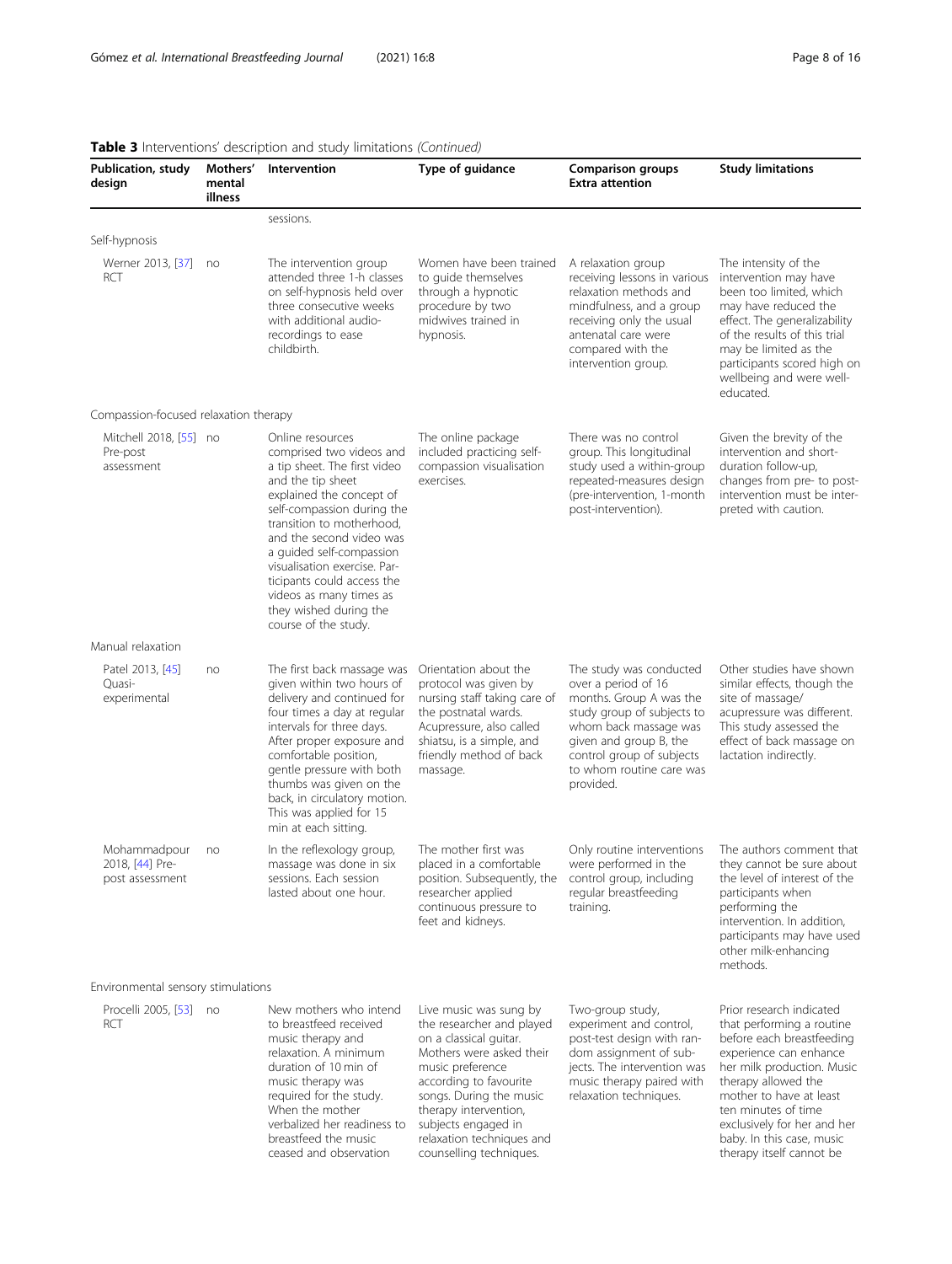| Publication, study<br>design            | Mothers'<br>mental<br>illness | Intervention                                                                                                                                                                                                                                                                                                                                                                                                                 | Type of guidance                                                                                                                                                                                                                                              | <b>Comparison groups</b><br><b>Extra attention</b>                                                                                                                                                                                                                                                                                                         | <b>Study limitations</b>                                                                                                                                                                                                                                                                                                                        |
|-----------------------------------------|-------------------------------|------------------------------------------------------------------------------------------------------------------------------------------------------------------------------------------------------------------------------------------------------------------------------------------------------------------------------------------------------------------------------------------------------------------------------|---------------------------------------------------------------------------------------------------------------------------------------------------------------------------------------------------------------------------------------------------------------|------------------------------------------------------------------------------------------------------------------------------------------------------------------------------------------------------------------------------------------------------------------------------------------------------------------------------------------------------------|-------------------------------------------------------------------------------------------------------------------------------------------------------------------------------------------------------------------------------------------------------------------------------------------------------------------------------------------------|
|                                         |                               | began.                                                                                                                                                                                                                                                                                                                                                                                                                       |                                                                                                                                                                                                                                                               |                                                                                                                                                                                                                                                                                                                                                            | disentangled from setting<br>a routine to prepare the<br>mother.                                                                                                                                                                                                                                                                                |
| Keith 2012, [50]<br>RCT                 | no                            | The three experimental<br>groups received mp3<br>players with a recording of<br>approximately 12 min in<br>duration. All recordings<br>consisted of a spoken<br>progressive muscle<br>relaxation protocol,<br>followed by a guided<br>imagery protocol.                                                                                                                                                                      | Each mother was asked to<br>listen to the mp3 player on<br>headphones as often as<br>possible while using the<br>breast pump                                                                                                                                  | Mothers who chose to<br>participate were<br>randomized into 3<br>experimental groups and<br>the control group. Each<br>group received standard<br>medical, nursing, lactation<br>education, and support in<br>initiating and maintaining<br>breast milk production.<br>Generally, mothers were<br>encouraged to pump 8<br>times daily for about 10<br>min. | The results suggest that<br>mothers who heard the<br>verbal-only protocol pro-<br>duced more milk than<br>those who heard both ver-<br>bal and music. This brings<br>up one question: did the<br>simultaneous presentation<br>of two audio stimuli repre-<br>sent a distraction for the<br>participants?                                        |
| Ak 2015, [51]<br>Quasi-<br>experimental | no                            | Music therapy was given<br>to mothers of preterm<br>babies when they went to<br>the NICU to express breast<br>milk in a randomized<br>manner, without an<br>accompanying verbal<br>protocol, when they were<br>seated comfortably in a<br>quiet room, at a<br>comfortable level of<br>volume of their choice.                                                                                                                | Study subjects were<br>trained to use the breast<br>milk pump. A total of 30<br>min rendition of the raga<br>Malkauns and Yaman<br>played on the flute was<br>used for music therapy.<br>Mothers heard the music<br>with earphones.                           | Cross-over trial. Each<br>subject was assessed for 4<br>sessions on Music Therapy<br>and 4 sessions on No<br>Music Therapy.                                                                                                                                                                                                                                | In the absence of any<br>literature providing the<br>yield of breast milk with<br>and without music<br>therapy, a sample size of<br>30 was fixed. Salivary<br>cortisol was used as an<br>indirect measure of stress.<br>As it was a nonparametric<br>data, Wilcoxon rank test<br>was applied.                                                   |
| Auditory-mediated exercises             |                               |                                                                                                                                                                                                                                                                                                                                                                                                                              |                                                                                                                                                                                                                                                               |                                                                                                                                                                                                                                                                                                                                                            |                                                                                                                                                                                                                                                                                                                                                 |
| Feher 1989, [54]<br>RCT                 | no                            | Mothers in the treatment<br>group received a cassette<br>tape. The tape consisted of<br>a progressive relaxation<br>exercise followed by a<br>guided imagery section.<br>Progressive relaxation<br>involves alternately tensing<br>and relaxing muscle<br>groups while taking deep<br>breaths. The quided<br>images included<br>descriptions of pleasant<br>surroundings, and the<br>baby's warm skin against<br>the mother. | The treatment tape was<br>made by the senior author,<br>who was a man. It is<br>possible that a female<br>voice could increase the<br>effectiveness of the tape.                                                                                              | After the initial interview,<br>the women were randomly<br>assigned to the<br>intervention or comparison<br>groups. All mothers<br>received routine supportive<br>care from the nursing staff,<br>including verbal and<br>written instructions<br>concerning the use of the<br>electric breast pump.                                                       | More clear-cut differences<br>in creamatocrits might<br>have been observed in this<br>study if the time of day of<br>sample collection had<br>been standardized. Com-<br>pared with the mothers in<br>the intervention group, the<br>group of control mothers<br>were more likely to be<br>primiparous, and were less<br>likely to be affluent. |
| Vidas 2011, [40]<br><b>RCT</b>          | no                            | Mothers from the<br>experimental group were<br>taught autogenic training<br>for 12 weeks. Autogenic<br>training is a suggestion-<br>supportive psychotherapy<br>technique. Experienced<br>physical changes lead to<br>psychological relaxation.                                                                                                                                                                              | Mothers in the<br>intervention group were<br>learning autogenic training<br>with the trainer. Every two<br>weeks they were practicing<br>a new exercise. The six<br>basic exercises of<br>autogenic training were<br>taught in small groups to<br>10 members. | Mothers from experimental<br>and control groups were<br>advised for successful<br>breastfeeding up to six<br>months of age. Both<br>groups were equally<br>satisfied with the health<br>care in order to protect<br>breastfeeding.                                                                                                                         | Despite the high<br>satisfaction with<br>counselling, mothers were<br>more satisfied when they<br>used autogenic training.<br>According to the authors,<br>this could mean that<br>autogenic training plays a<br>critical role in their success<br>at breastfeeding.                                                                            |
| Mohd Shukri<br>2019, [52] RCT           | no                            | After each home visit,<br>mothers in the<br>intervention group were<br>asked to listen to the<br>therapy daily while<br>breastfeeding for at least 2<br>wk. They were also                                                                                                                                                                                                                                                   | The relaxation therapy<br>audiorecording was a<br>modified audio-guided im-<br>agery protocol designed<br>for breastfeeding mothers.                                                                                                                          | Mothers in both groups<br>received standard<br>breastfeeding support<br>during the trial (standard<br>breastfeeding education<br>materials such as a<br>breastfeeding guidance                                                                                                                                                                             | First, no adjustment of<br>sample size was performed<br>for the primary outcomes.<br>Thus, the possibility of a<br>type 1 error should be<br>considered when<br>interpreting the findings.                                                                                                                                                      |

# Table 3 Interventions' description and study limitations (Continued)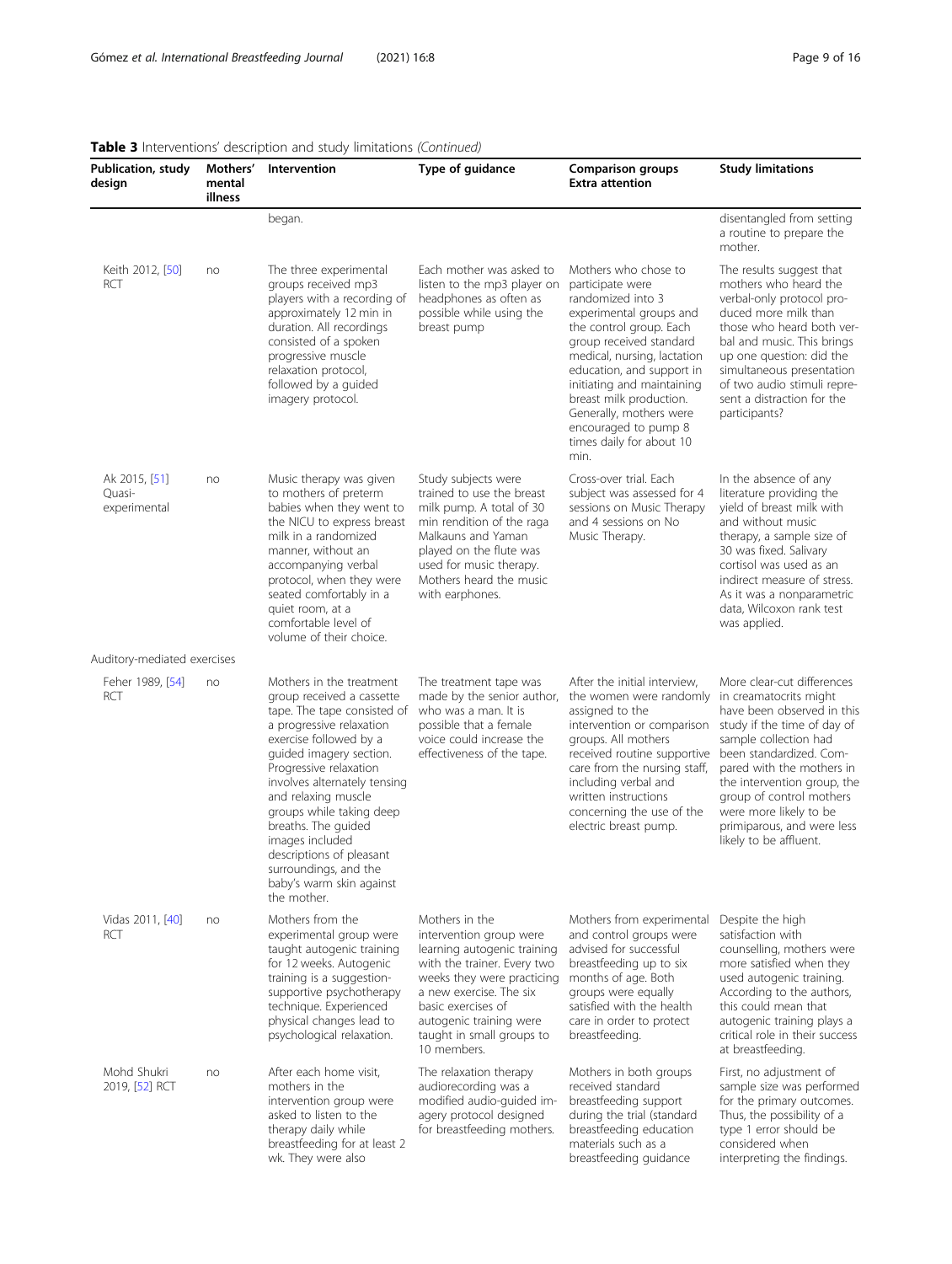| <b>Publication, study</b><br>design                                                                                 | Mothers'<br>mental<br>illness | Intervention                                                                                                                                                                                                                                                                                                                                                                                                                                                                         | Type of guidance                                                                                                                                                                                                                             | <b>Comparison groups</b><br><b>Extra attention</b>                                                                                                                                                                 | <b>Study limitations</b>                                                                                                                                                                                                                                                                                 |
|---------------------------------------------------------------------------------------------------------------------|-------------------------------|--------------------------------------------------------------------------------------------------------------------------------------------------------------------------------------------------------------------------------------------------------------------------------------------------------------------------------------------------------------------------------------------------------------------------------------------------------------------------------------|----------------------------------------------------------------------------------------------------------------------------------------------------------------------------------------------------------------------------------------------|--------------------------------------------------------------------------------------------------------------------------------------------------------------------------------------------------------------------|----------------------------------------------------------------------------------------------------------------------------------------------------------------------------------------------------------------------------------------------------------------------------------------------------------|
|                                                                                                                     |                               | encouraged to listen<br>beyond 2 wk. as frequently<br>as they found useful<br>throughout the trial and to<br>record in a diary when it<br>was used; the duration of<br>the intervention was 12<br>wk.                                                                                                                                                                                                                                                                                |                                                                                                                                                                                                                                              | booklet, as well as a list<br>providing contact details<br>of health practitioners in<br>health clinics,<br>breastfeeding support<br>groups, and lactation<br>counsellors in their area).                          | Second, due to the nature<br>of the therapy tool, it was<br>not possible to blind<br>mothers or researchers to<br>the intervention.                                                                                                                                                                      |
| O'Connor 1998,<br>$[48]$ Quasi-<br>experimental                                                                     | no                            | Women in group 1 were<br>encouraged to practice the<br>relaxation once or twice a<br>day for two weeks, and a<br>second visit was made to<br>all mothers with repeated<br>breast milk collections;<br>women who were still<br>breast-feeding at 6 weeks<br>after study end had a final<br>breast milk sample col-<br>lected. Women in group 2<br>had a conversation with<br>similar breast milk sample<br>collection. And women in<br>group 3 had 1 breast milk<br>sample collected. | Participants varied in their<br>mental imagery<br>preferences. Some<br>described excellent visual<br>imagery, whereas others<br>preferred auditory or<br>olfactory imagery.                                                                  | Study groups: relaxation<br>intervention, attention<br>control, and no<br>intervention.                                                                                                                            | This study explores<br>relaxation success: recent<br>mothers rated from very<br>good to poor at relaxation.<br>Inasmuch as the authors<br>attempted to use the same<br>relaxation coaching for<br>each subject, they did not<br>allow sufficiently for<br>individual differences.                        |
| Yu 2019, [47]<br>Quasi-<br>experimental,<br>within-subject<br>study                                                 | no                            | Primiparous mothers<br>attended relaxation<br>meditation tape, music<br>tape, relaxation lighting, or<br>combined relaxations<br>sessions. The tape was<br>recorded by a certified<br>yoga therapist. Participants<br>could choose their<br>preferred music to<br>enhance stress reduction.<br>Participants could choose<br>either the orange light<br>("Relax" setting) or the blue<br>light ("Energize" setting) to<br>meet their preference.                                      | To control for circadian<br>rhythm, all sessions were<br>performed in the<br>afternoon between 2:00<br>PM and 4:00 PM. The<br>duration of each treatment<br>was 10 min, with additional<br>10-min pre- and post- test<br>measurements.       | A within-subject study on<br>mothers allocated in ran-<br>domised order to different<br>relaxation sessions and<br>control sessions, with a<br>washout period of 1-3<br>days between sessions.                     | Only 20 participants from<br>one community were<br>enrolled, so the population<br>may not be representative.<br>A potential disadvantage<br>of the within-subjects de-<br>sign is that there might be<br>"carryover effects" of one<br>intervention on the next.                                         |
| Case series                                                                                                         |                               |                                                                                                                                                                                                                                                                                                                                                                                                                                                                                      |                                                                                                                                                                                                                                              |                                                                                                                                                                                                                    |                                                                                                                                                                                                                                                                                                          |
| Cowley 2005, [49] no<br>Case series,<br>Pharmacotherapy<br>and active mental<br>imaging<br>relaxation<br>techniques |                               | After learning how to<br>recognize the signs of milk infants' suckling behaviour,<br>ejection, paraplegic<br>mothers of five neonates<br>used a process of<br>relaxation and imaging to<br>mentally elicit a let-down<br>reflex. In the immediate<br>postnatal period, one<br>mother used an oxytocin<br>nasal spray to enhance let-<br>down.                                                                                                                                        | Mothers watch their<br>and as soon as their milk<br>flow is starting to decrease,<br>they begin the mental<br>process to elicit a second<br>let-down, through a series<br>of thoughts that involved<br>images of nurturing their<br>infants. | There is no control group.<br>However, the initial failure<br>of the mother in case 1 to<br>thrive her twins without<br>relaxation techniques<br>suggests that imaging<br>techniques foster<br>breastfeeding.      | In this series, no<br>measurements were made<br>with which to correlate the<br>mothers' perceptions of<br>let-down with increased<br>intramammillary pressure.<br>Therefore, it is possible that<br>these mothers were able<br>to achieve let-down with-<br>out active mental relax-<br>ation techniques |
| Tipping 2000, [46] no<br>Case series,<br>Manual relaxation                                                          |                               | In all cases, a reflexologist<br>was asked to see a mother<br>who was having difficulty<br>with the initiation of<br>lactation. At this time a<br>reflexology treatment to<br>activate the whole body of<br>the mother is offered.                                                                                                                                                                                                                                                   | Teaching reflexology<br>techniques to parents to<br>empower them to have<br>control over at least one<br>part of their baby's care.                                                                                                          | Reflexology cannot take all<br>the credit for the increase<br>in lactation. There is no<br>control group. Many<br>women report self-esteem<br>or confidence increase<br>when supported in com-<br>prehensive ways. | The numbers involved<br>were too small to<br>substantiate that<br>reflexology could reduce<br>the particular stress<br>involved with lactating<br>mothers of a neonate.                                                                                                                                  |
| Hauck 2008, [43]                                                                                                    | no                            | A relaxation room has soft                                                                                                                                                                                                                                                                                                                                                                                                                                                           | Information about the                                                                                                                                                                                                                        | A qualitative exploratory                                                                                                                                                                                          | The researchers are aware                                                                                                                                                                                                                                                                                |

# Table 3 Interventions' description and study limitations *(Continued)*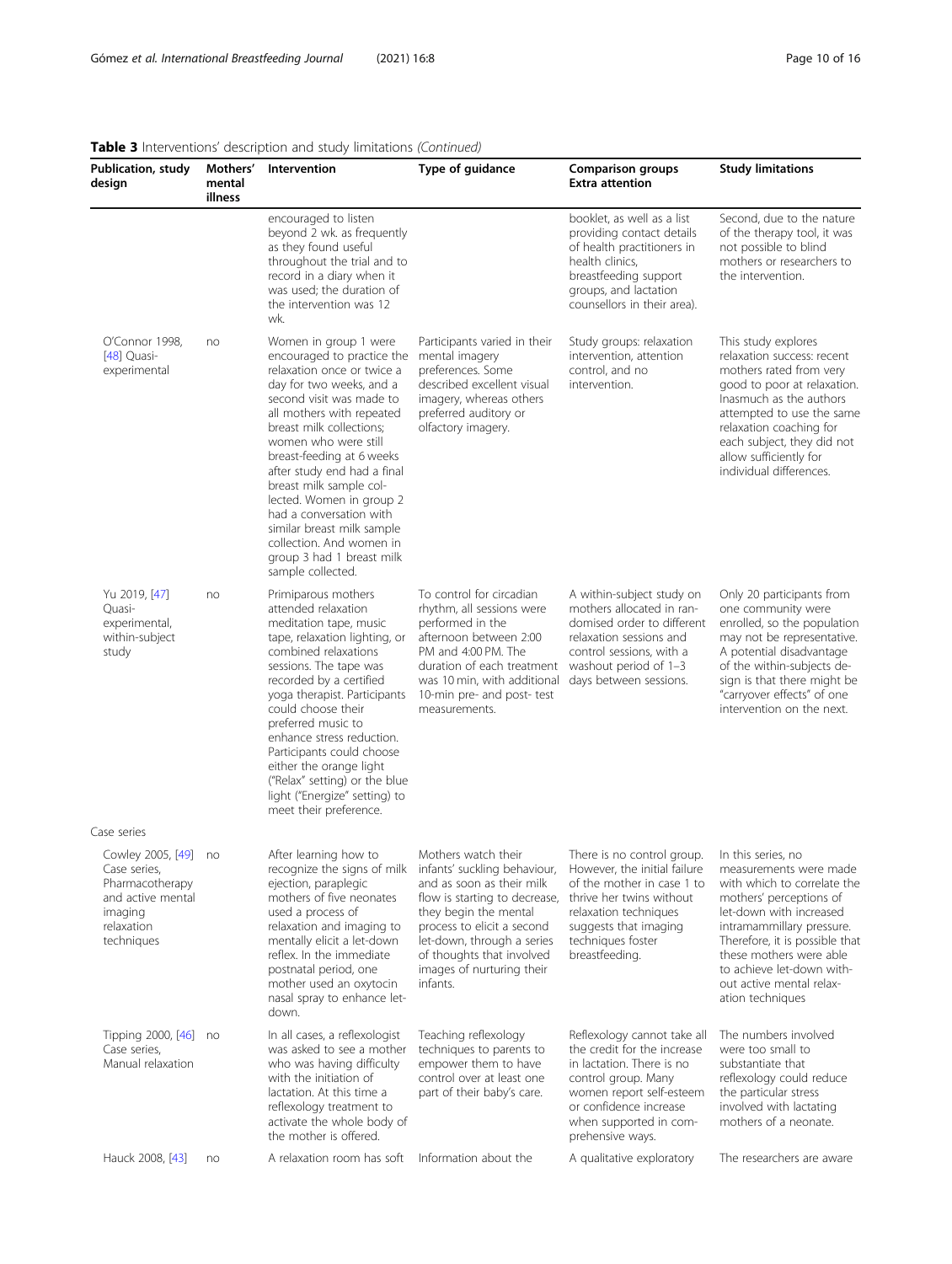| Publication, study<br>design                             | Mothers'<br>mental<br>illness | Intervention                                                                                                                                                 | Type of guidance                                                                                                                                                                                                                                                       | <b>Comparison groups</b><br><b>Extra attention</b>                                                           | <b>Study limitations</b>                                                                                                                                                                                                                                                                                     |
|----------------------------------------------------------|-------------------------------|--------------------------------------------------------------------------------------------------------------------------------------------------------------|------------------------------------------------------------------------------------------------------------------------------------------------------------------------------------------------------------------------------------------------------------------------|--------------------------------------------------------------------------------------------------------------|--------------------------------------------------------------------------------------------------------------------------------------------------------------------------------------------------------------------------------------------------------------------------------------------------------------|
| Case series.<br>Environmental<br>sensory<br>stimulations |                               | earthy colours and<br>provides a chaise where a<br>mother can lie and relax.<br>The relaxing environment<br>includes a fish tank, music<br>and aromatherapy. | relaxation room and its<br>aim to promote relaxation<br>is provided during hospital<br>tours and antenatal classes.<br>Midwives encourage use of control group.<br>the room for relaxation for<br>breastfeeding women,<br>women in early labour,<br>and anxious women. | design was employed to<br>obtain a rich description of<br>the experience of using<br>the relaxation room. No | that a Snoezelen room is<br>just one example that may<br>be considered to assist<br>breastfeeding mothers to<br>achieve relaxation, and<br>anticipate that the<br>description of these<br>findings will enable the<br>reader to determine the<br>transferability of the<br>findings to their own<br>context. |

Table 3 Interventions' description and study limitations (Continued)

BF breastfeeding, CBT cognitive behavioural therapy, CI confidence interval, DOL days of life, EBF exclusive breastfeediing, GA gestational age, LATCH acronym of Latching of infant onto the breast, Amount of audible swallowing, Type of nipple, Comfort of mother, Help needed by mother to hold baby to breast.; NS not significant, n/a does not apply, OR odds ratio, PPD postpartum depression, RCT randomized controlled trial, S.D. standard deviation, wk. weeks

outcomes of three groups of nulliparous healthy women: a self-hypnosis group, a mindfulness relaxation group, and a usual-care group [[37](#page-14-0)]. Concerning self-hypnosis, there was no difference in establishing breastfeeding or breastfeeding duration between the intervention and the two control groups.

#### Relaxation techniques

Various relaxation methods share a long history of clinical practice and research. Such therapies have the potential to both add quality to breastfeeding matters, and to alleviate stress during the postpartum period [\[61,](#page-14-0) [62](#page-14-0)]. We analysed 13 studies that examined the effect of these interventions on breastfeeding practice. One study was devoted to compassion-focused relaxation therapy [\[55](#page-14-0)], and another isolated study combined pharmacotherapy with active mental imaging relaxation techniques [\[49](#page-14-0)]. Three papers explore manual relaxation as an integrative psychotherapy approach [[44](#page-14-0)–[46](#page-14-0)]. Four studies address the influence of various environmental sensory stimulations on milk production [\[43,](#page-14-0) [50,](#page-14-0) [51](#page-14-0), [53\]](#page-14-0). Finally, auditory-mediated exercises that guide the body to relax and control breathing, thus alleviating stress and promoting breastfeeding were analysed in five research papers [[40,](#page-14-0) [47,](#page-14-0) [48,](#page-14-0) [52](#page-14-0), [54](#page-14-0)].

Compassion-focused therapy is a system of psychotherapy designed to help individuals being kind to oneself and being mindful, in order to reduce high levels of self-criticism [\[63\]](#page-14-0). An Australian study sought to evaluate the potential utility of a package of online resources designed to improve self-compassion for mothers within 24 months postpartum [[55](#page-14-0)]. Mean total scores for the Maternal Breastfeeding Evaluation Scale [\[64](#page-14-0)] indicated improvement from pre- to post-intervention.

A case series illustrates that women with tetraplegia can sustain breastfeeding for extended periods [\[49](#page-14-0)]. Active mental imaging and relaxation efforts on the part of the mother were required to facilitate let-down in two cases. Later on, one of these cases needed a nasal spray of oxytocin after receiving oxycodone for pain relief. The third tetraplegic mother was successful in her attempts to breastfeed without additional relaxation or drug therapy.

Three different manual relaxation papers have been evaluated  $[44-46]$  $[44-46]$  $[44-46]$  $[44-46]$  $[44-46]$ . A case series  $[46]$ , and a clinical trial using a pretest–posttest design has examined reflexology [[44\]](#page-14-0). Reflexology is a treatment in which pressing some areas (hands, feet or ears) can cause deep relaxation and result in the secretion of hormones. In a case series of three mothers after an obstructed labour, reflexology three times a week was shown to increase milk secretion. Similarly, a trial showed that the increase in milk volume from day 1 to day 5 after the reflexology intervention was significantly higher in the intervention group, compared to the control group. When it comes to back massage, a quasi-experimental study was conducted to assess the effectiveness of this relaxation technique in post-feeds weight gain, among primiparous mothers of full-term neonates [[45\]](#page-14-0). The intervention started immediately after birth. It was found that the mean frequency of micturition and post-feed weight gain was higher among infants in the study group.

Four studies investigated the association between specific environmental sensory stimulations and breastfeeding success [[43](#page-14-0), [50](#page-14-0), [51,](#page-14-0) [53](#page-14-0)]. In one study, participants entered the Snoezelen room with an unsettled baby and breastfeeding issues aggravated by maternal tiredness [[43\]](#page-14-0). The main features of the room are the wheel projection that slowly rotates to display patterns on the wall, a tropical fish tank, music and aromatherapy. Eleven women shared their experience using the Snoezelen room during the early stages of their breastfeeding, 80% of them achieved exclusive breastfeeding and all of them indicated they would recommend its use to other breastfeeding mothers.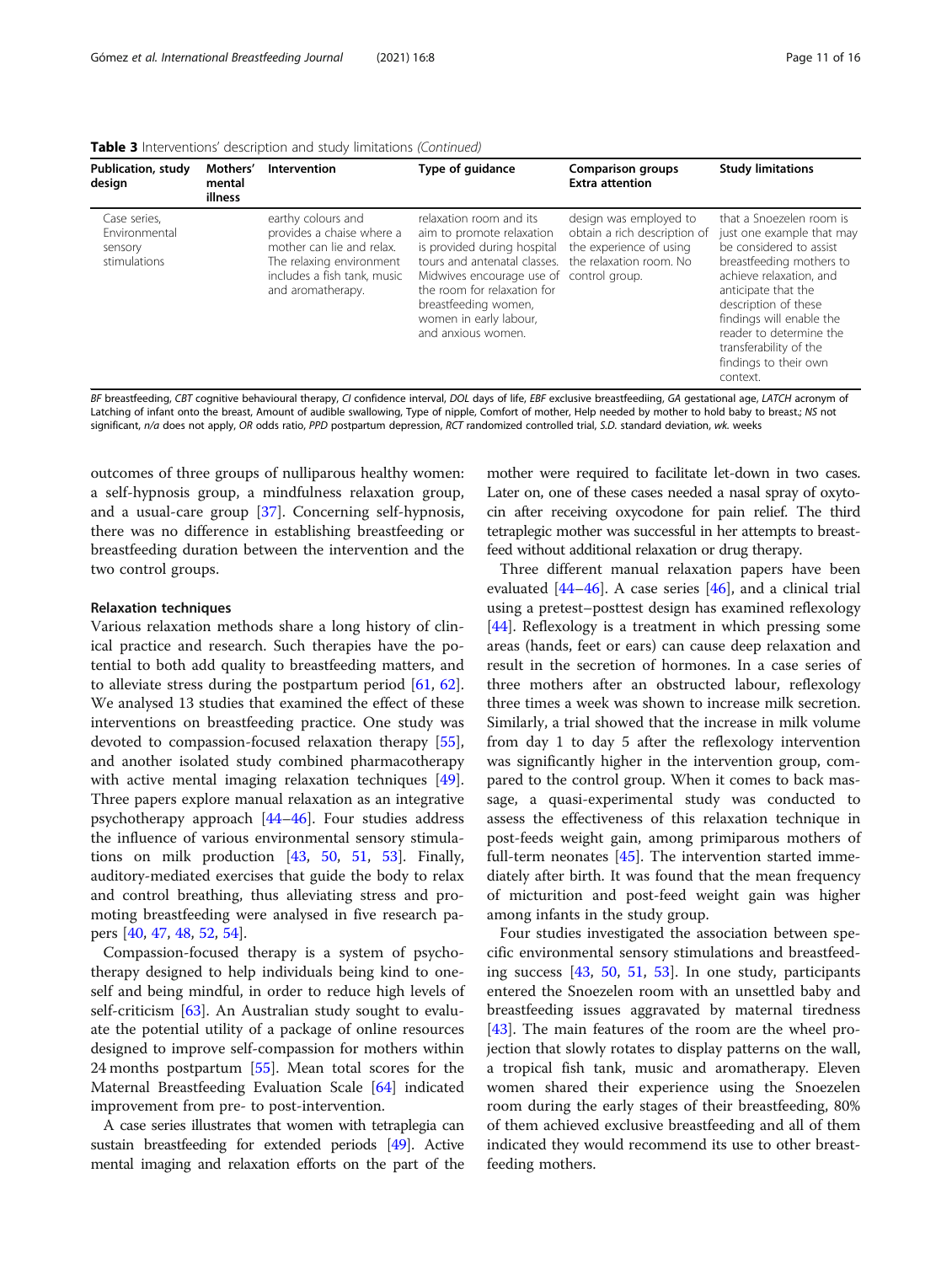Two studies on music therapy involved mothers of preterm infants. In one of them [[50](#page-14-0)], the control group received only the standard support, whilst the other three experimental groups received mp3 players with a recording of a spoken progressive muscle relaxation protocol, accompanied or not by selections of lullabies for guitar or by a series of images of the mother's infant. In particular, the intervention that included a slideshow of images of the mother's child improved breast milk quantity more than the others. The other study was carried out on mothers of preterm babies when they went to the NICU to express breast milk [[51](#page-14-0)]. Mothers' salivary cortisol level showed a significant decrease, and mean volume of expressed breast milk showed a significant increase after music therapy. Another study recruited 60 women in-hospital who had just delivered their first child, and had the intention to breastfeed. The independent variable was music therapy paired with relaxation techniques. Mothers who received a longer music therapy session ended up breastfeeding for a longer amount of time and their perceptions of their experience were more positive [\[53](#page-14-0)].

Finally, five studies examined the effect of auditorymediated mind guidance on breastfeeding practice [[40](#page-14-0), [47,](#page-14-0) [48](#page-14-0), [52,](#page-14-0) [54](#page-14-0)]. The first results on promoting breastfeeding through these techniques dates back 30 years. Mothers in the intervention group were instructed to listen every day to a 20-min audio that consisted of a progressive relaxation exercise followed by a guided imagery section. Approximately one week after enrolment, the mean volume of expressed milk in the intervention group was 63% greater than the mean volume in the no intervention group [[54\]](#page-14-0). Another study sought to clarify the effect of stress on breast milk humoral immunomodulation. A convenience sample of healthy breastfeeding women was recruited within 48 h of delivery. The women were assigned to one of the following three study groups: relaxation intervention (group 1), attention control (group 2), and no intervention (group 3). Milk samples were tested for sIgA five times, until six weeks postpartum. The sIgA levels in breast milk samples from women in each of the intervention groups were not significantly different. However, this paper presents the intriguing results that sIgA levels in group 1 varied with relaxation success: the women who rated very good and poor at relaxation, had levels of 0.30 and 0.67 g/L, respectively. This is opposite to the concept that cortisol may suppress the immunoglobulin production by plasma cells in the breast  $[48]$  $[48]$  $[48]$ . The unique research on autogenic relaxation was a randomized prospective study that analysed data of breastfed infants from the second month of age until the age of six months  $[41]$  $[41]$ . In the experimental group, 47 out of 50 mothers (94%) fully breastfed their child during the first six months of life, while those in the control group were 17 (34%) [\[41\]](#page-14-0). In 2019, two groups of researchers unveiled details of how relaxation techniques affect breastfeeding outcomes. A Chinese within-subject study on 20 primiparous mothers who were breastfeeding compared basic physiological parameters from five different approaches to relaxation: meditation tape (RM), music tape (M), relaxation lighting (L), combined  $RM + L$ , combined  $M + L$ , and control session without intervention [\[47\]](#page-14-0). Heart rate (HR), blood pressure (BP), fingertip temperature, and the let-down breastfeeding reflex were assessed before and after each session. RM resulted in the greatest change in BP and HR, and four participants experienced milk let-down (ejection reflex) during the session. This was not found for the remaining four treatment or control groups.

The last study recruited healthy first-time mothers during their third trimester of gestation [[52](#page-14-0)]. At two weeks postpartum, mothers and exclusively breastfed full-term infants were randomly assigned to receive relaxation therapy, or to the control group. Mothers in the relaxation group received a modified audio-guided imagery protocol designed for breastfeeding mothers to listen to while breastfeeding, during each home visit. They were also encouraged to listen to it as frequently as they found useful, throughout the 12 weeks trial. Analysis with a linear model showed that infants from the relaxation group had a mean milk intake at 12 weeks that was 226.5 g/d higher than the intake of infants in the control group.

#### **Discussion**

#### Summary of evidence

The purpose of this qualitative review is to examine the relationship between perinatal psychological interventions and breastfeeding outcomes. Out of the 20 studies included, three studies reported no relationship between these variables: relaxation techniques do not increase milk sIgA levels, and a brief course of self-hypnosis, or individual sessions of interpersonal psychotherapy have no effect on breastfeeding duration. Five studies with small sample sizes  $(n < 30)$  may have lacked sufficient power. Importantly, all studies on mothers of preterm infants provide strong evidence in favour of the potential that simple relaxation interventions have for improving the success of milk expression. These cheap techniques may help mothers who are especially stressed during the postpartum period and at a high risk of breastfeeding failure.

According to the levels of evidence developed by the Centre for Evidence Based Medicine for treatment [\[65](#page-15-0)], all psychotherapy-based interventions represent level-I or level-II evidence (large RCT trials with clear cut results or small RCT with unclear results, respectively). Based on the quality of evidence to support or oppose these outcomes, psychotherapy appears to be beneficial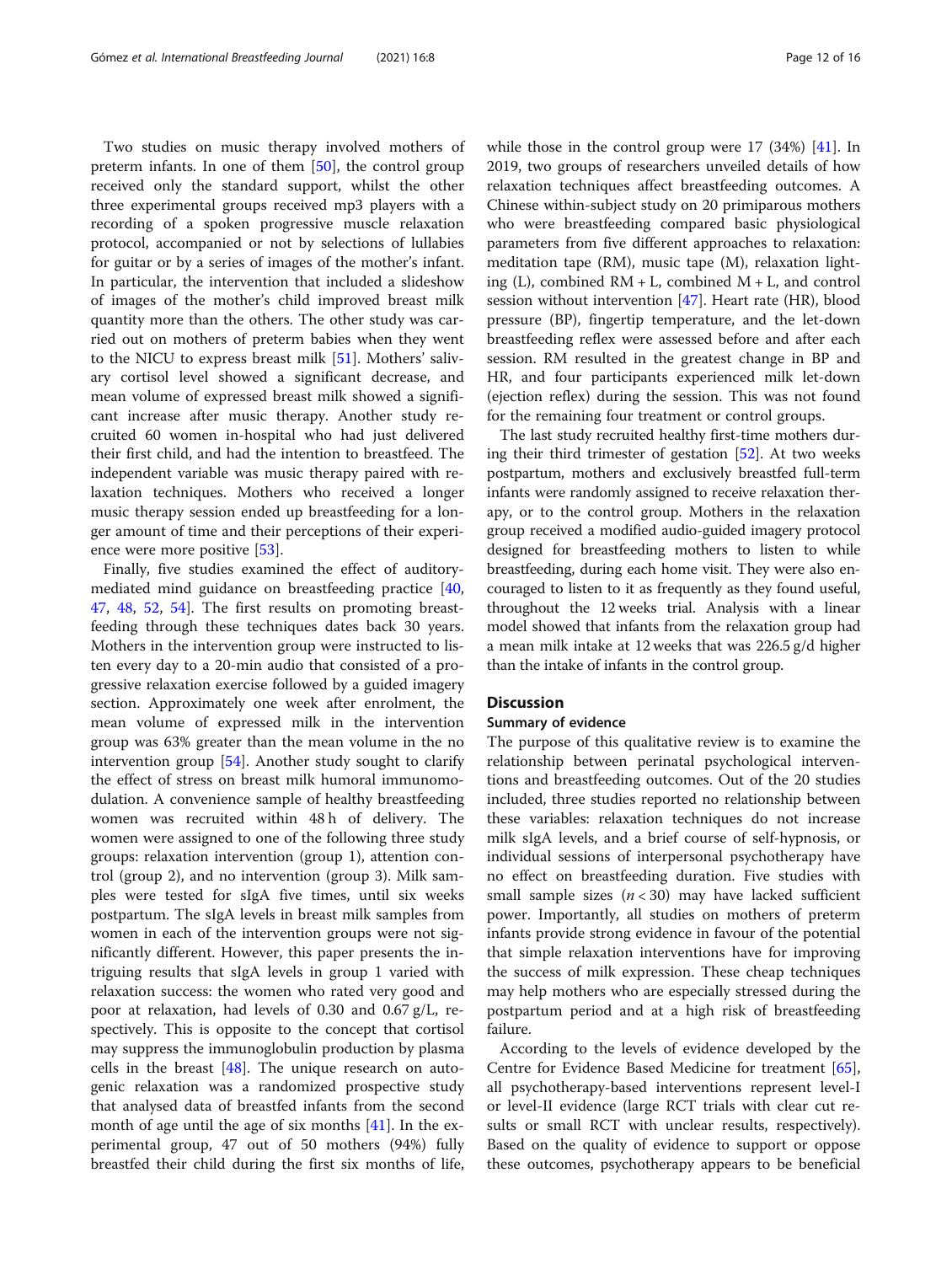for these mother-infant dyads, but patient preference should have a substantial role in choosing an appropriate practice.

As for research on relaxation techniques, five studies represented level-I evidence, five level-II evidence, and three level-IV evidence. Based on the quality of evidence and consistent findings, clinicians should recommend relaxation techniques in support of breastfeeding but should remain alert to new information.

#### Discussion of findings

Research on psychological interventions intended to support breastfeeding practices has largely been neglected over the years. As far as we know, only three very recent reviews have focused on the effects of behaviour-change or stress-releasing techniques on breastfeeding success, or breast milk composition [[66](#page-15-0)– [68\]](#page-15-0). A 2018 critical analysis has assessed the effectiveness of body and mind stress-releasing techniques on the breastfeeding success of mothers of healthy neonates [[66\]](#page-15-0); nine studies were included in this analysis. Researchers conclude that cognitive-behavioural counselling seems effective in improving breastfeeding initiation and duration, that manual relaxation techniques seem effective in promoting breastfeeding initiation, and that mind guidance seems also effective in promoting breastfeeding duration. A 2018 systematic review [[67\]](#page-15-0) has identified four studies investigating the effects of relaxation therapy on breast milk yield and composition. Among them, two RCTs [\[50](#page-14-0), [54](#page-14-0)] found that relaxation therapy significantly increased milk yield. In terms of milk composition, one RCT [[50\]](#page-14-0) reported a significant increase in fat content in the breast milk of mothers in the intervention group. A 2019 meta-analysis [[68](#page-15-0)] aimed to investigate the effectiveness of socio-psychological interventions in promoting breastfeeding initiation, duration or exclusivity. Reviewers found 20 studies that employed behavioural change techniques, with a majority of interventions falling into the category of Education and Support. After adjusting for publication bias, sociopsychological interventions reviewed did not increase rates of any breastfeeding across the postpartum period.

To the best of our knowledge, our review is the first one to comprise all psychological interventions intended to assist mothers in need of extra support to breastfeed. Psychotherapy and relaxation techniques are necessary to deal with some cases that are not adequately addressed by peer-support programmes or public health initiatives, implemented to create environments to support breastfeeding. Our findings are in line with the effectiveness of previously reported interventions offering consistent psychological support in the peripartum period, despite the inherent differences in psychological

mechanisms of action or manner of psychological wellbeing promotion.

Given the proven interaction between the reproductive and stress systems [\[69](#page-15-0), [70](#page-15-0)], there is no doubt of the impact of stress-releasing techniques on lactation. However, most interventions included in this review did not theorise specifically on how the interventions were intended to work. This is all part of the majority of successful breastfeeding interventions whose mechanism of action remains unknown [[6,](#page-13-0) [8,](#page-13-0) [71](#page-15-0)].

# Limitations

Systematic reviews have increasingly replaced traditional narrative reviews to update the best evidence for the most basic and clinical questions. The major advantage of systematic reviews is that they are based on the findings of comprehensive literature searches in all available resources, avoiding subjective selection bias, while narrative reviews can provide the authors' experiential perspectives in focused topics.

This narrative review is not focused on a specific question. It is conceived as a descriptive overview of a topic. As concepts can be expressed in different ways, combinations of keywords and subject headings have been used to look at all the evidence. If a study was left out, it was by mere chance and not because of the study's results. This kind of search strategy has a higher sensitivity, it is used to minimize bias, but often lowers the precision (relevance or accuracy) of the results. Additionally, there are several search tactics for which there is no consensus. Variation in practice around such issues as limits, searching for observational studies, for outcomes and comparators, persists over an extended period of time [\[72,](#page-15-0) [73\]](#page-15-0).

While the small number of studies included in this review reflects the current status of this novel approach to breastfeeding support, it also reduces the strength of the respective recommendations, due to the difficulty in obtaining pooled data. Some studies had a small sample size, which may not provide sufficient power to detect differences in outcomes. Despite employing broad eligibility criteria to include interventions, inclusion of published studies may have introduced some bias towards studies with positive findings. The lack of a clear breastfeeding definition decreased the comparability of research results. Current definitions for breastfeeding have been questioned. Clinicians and statisticians need accurate definitions for breastfeeding. Many studies provided varying cut-offs and most studies evaluated infantfeeding methods at various times throughout the postpartum period; heterogeneity in measurements limits their comparability. The majority of the reviewed studies do not distinguish between exclusive and partially breastfed infants. We elected to accept all definitions of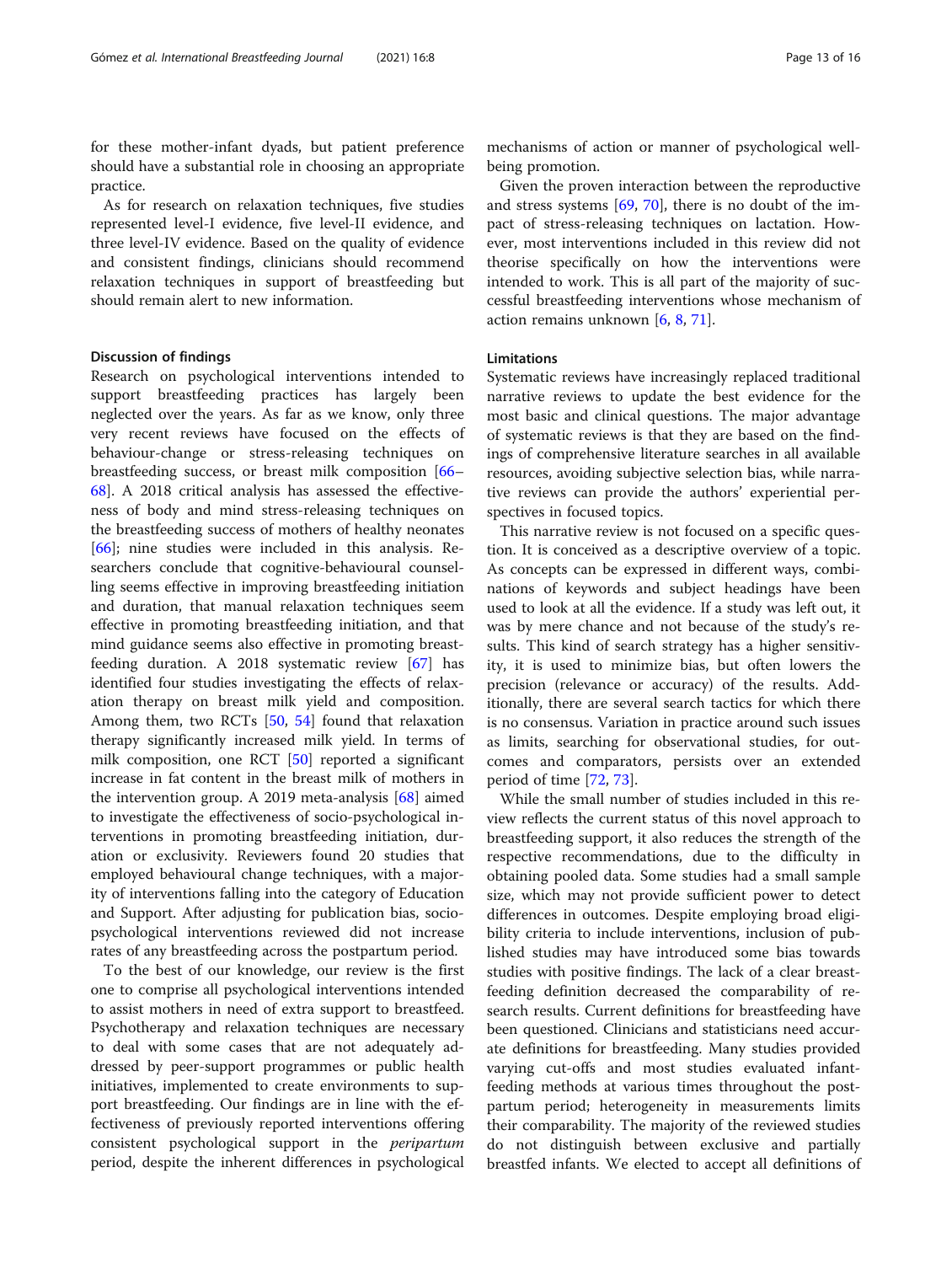<span id="page-13-0"></span>"exclusive breastfeeding" as provided by the different study authors. Another limitation was that several studies incorporated self-report measures, hence there may have been underreporting of the use of nonhuman milk because previous research suggests that preventive infant-feeding practices tend to be overestimated by selfreport measures. In addition, with lengthy time-periods involved, retrospective studies may have some degree of recall bias.

This review acknowledges that there is a particular instance where mixed research methods may contribute in assembling evidence from quantitative studies and indepth analyses of few patients.

Although the same subjects were not expected to be included, multi-centre studies have been excluded because a cluster effect might occur; in exchange, there is a risk of losing larger studies.

Finally, generalizability of results may have also been limited because only half of studies controlled for potential confounding variables such as maternal age, education or family income in their multivariate analyses.

#### Conclusions

The studies included in this review show that psychotherapy as well as stress-releasing interventions, seem to support breastfeeding success. Conversely, this review suggests that self-hypnosis does not lead to improvements in breastfeeding outcomes. Concerning population groups, the strongest evidence was for an effect in increasing milk volume expressed by mothers of preterm infants. Future research is needed to evaluate the impact of psychological interventions on breastfeeding duration, to enable high-quality evidence to be implemented into practice.

#### Abbreviations

BP: Blood pressure; CBT: Cognitive behavioral therapy; HR: Heart rate; IPT: Interpersonal psychotherapy; NICU: Neonatal intensive care unit; PED: Parental education program; PMD: Perinatal mood disorders; RCT: Randomized controlled trial

#### Acknowledgements

Not applicable

#### Authors' contributions

SV and LG conceived the study, and GG contributed towards planning and design of the study. EC and MS collected all the references. AF, JPT and MM wrote the first draft of the paper, and the other authors contributed to editing and finalizing the document. All authors read and approved the final manuscript.

#### Funding

The institution supported the authors solely by providing library facilities. This work has no financial support.

#### Availability of data and materials

Not applicable.

#### Ethics approval and consent to participate

Do not apply to the present case. This is a review of secondary data, this article does not contain any studies with human participants performed by any of the authors.

#### Consent for publication

Not applicable.

#### Competing interests

The authors declare that they have no conflict of interest.

#### Author details

<sup>1</sup>Department of Child Psychiatry, Son Espases Hospital, Valldemossa road, 07120 Palma de Mallorca, Spain. <sup>2</sup>Baleares Medical Research Council (IdISBa) Valldemossa road, 07120 Palma de Mallorca, Spain. <sup>3</sup>Pediatric Unit, La Vileta Surgery, Department of Primary Care, Matamusinos street, 07013 Palma de Mallorca, Spain. <sup>4</sup> Department of Psychology, Baleares Islands University, Valldemossa road, 07122 Palma de Mallorca, Spain. <sup>5</sup>Department of Paediatrics, Hospital Son Llatzer, Manacor road, 07128 Palma de Mallorca, Spain. <sup>6</sup>Accidents & Emergency Unit, Department of Primary Care, Illes Balears street., 07014 Palma de Mallorca, Spain. <sup>7</sup> Mental Health Unit, Department of Primary Care, Simo Tort street, 07500 Mallorca, Manacor, Spain.

#### Received: 21 April 2020 Accepted: 9 December 2020 Published online: 06 January 2021

#### References

- 1. Stuebe AM. Does breastfeeding prevent the metabolic syndrome, or does the metabolic syndrome prevent breastfeeding? Semin Perinatol. 2015;39: 290–5.
- 2. Kendall-Tackett K. A new paradigm for depression in new mothers: the central role of inflammation and how breastfeeding and anti-inflammatory treatments protect maternal mental health. Int Breastfeed J. 2007;2:6.
- 3. Moore ER, Bergman N, Anderson GC, Medley N. Early skin-to-skin contact for mothers and their healthy newborn infants. Cochrane Database Syst Rev. 2016;11:CD003519.
- 4. Becker GE, McCormick FM, Renfrew MJ. Methods of milk expression for lactating women. Cochrane Database Syst Rev. 2008;4:CD006170.
- 5. Centers for Disease Control and Prevention. Strategies to Prevent Obesity and Other Chronic Diseases: The CDC Guide to Strategies to Support Breastfeeding Mothers and Babies. Atlanta. Department of Health and Human Services. 2013; [https://doi.org/10.3945/an.114.005900.](https://doi.org/10.3945/an.114.005900) (last time accessed 11th October, 2020).
- 6. Fairbank L, O'Meara S, Renfrew MJ, Woolridge M, Sowden AJ, Lister-Sharp D. A systematic review to evaluate the effectiveness of interventions to promote the initiation of breastfeeding. Health Technol Assess. 2000;4:1– 171.
- 7. Balogun OO, O'Sullivan EJ, McFadden A, Ota E, Gavine A, Garner CD, Renfrew MJ, MacGillivray S. Interventions for promoting the initiation of breastfeeding. Cochrane Database Syst Rev. 2016;11:CD001688.
- 8. Haroon S, Das JK, Salam RA, Imdad A, Bhutta ZA. Breastfeeding promotion interventions and breastfeeding practices: a systematic review. BMC Public Health. 2013;13(Suppl 3):S20.
- 9. Hamilton JA. Chapter 12, History: In Postpartum Psychiatric Problems. St Louis: Mosby Harwin; 1962. p. 127–36.
- 10. den Besten-Bertholee D, van der Meer DH, Ter Horst PGJ. Quality of lactation studies investigating antidepressants. Breastfeed Med. 2019;14:359– 65.
- 11. Charlton RA, Jordan S, Pierini A, Garne E, Neville AJ, Hansen AV, et al. SSRI use before, during and after pregnancy: a population-based study in 6 European regions. BJOG. 2015;122:1010–20.
- 12. Molyneaux E, Telesia LA, Henshaw C, Boath E, Bradley E, Howard LM. Antidepressants for preventing postnatal depression. Cochrane Database Syst Rev. 2018;4:CD004363.
- 13. Jordan S, Davies GI, Thayer DS, Tucker D, Humphreys I. Antidepressant prescriptions, discontinuation, depression and perinatal outcomes, including breastfeeding: A population cohort analysis. PLoS one. 2019;14:e0225133.
- 14. Grigoriadis S, VonderPorten EH, Mamisashvili L, Tomlinson G, Dennis CL, Koren G, et al. The impact of maternal depression during pregnancy on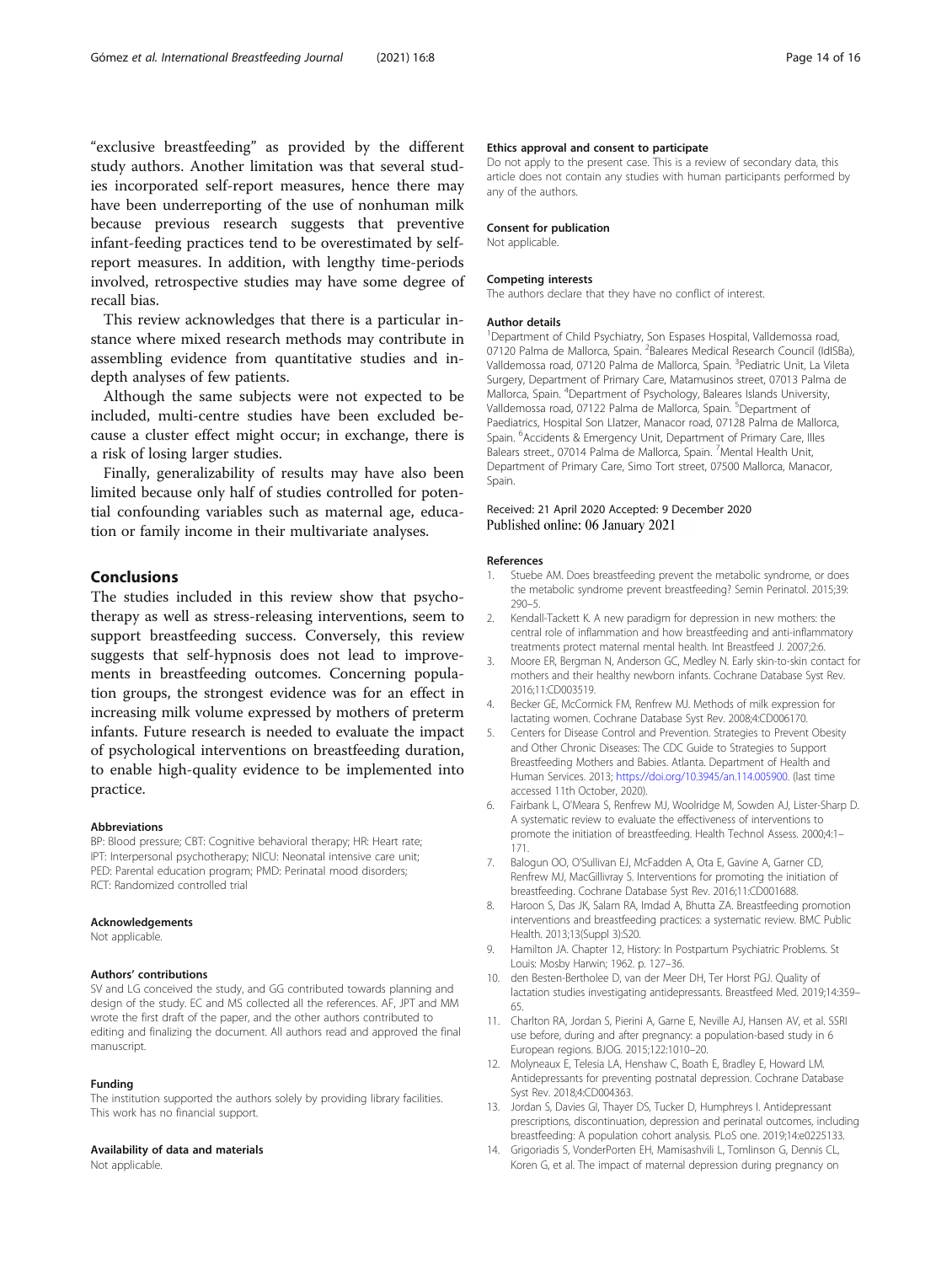<span id="page-14-0"></span>perinatal outcomes: a systematic review and meta-analysis. J Clin Psychiatry. 2013;74:e321.

- 15. Cooper PJ, Murray L, Stein A. Psychosocial factors associated with the early termination of breast-feeding. J Psychosom Res. 1999;37:171–6.
- 16. Misri S, Sinclair DA, Kuan AJ. Breast-feeding and postpartum depression: is there a relationship? Can J Psychiatry. 1997;42:1061–5.
- 17. Galler JR, Harrison RH, Biggs MA, Ramsey F, Forde V. Maternal moods predict breastfeeding in Barbados. J Dev Behav Pediatr. 1999;20:80–7.
- 18. Papinczak TA, Turner CT. An analysis of personal and social factors influencing initiation and duration of breastfeeding in a large Queensland maternity hospital. Breastfeed Rev. 2000;8:25–33.
- 19. Henderson JJ, Evans SF, Straton JA, Priest SR, Hagan R. Impact of postnatal depression on breastfeeding duration. Birth. 2003;30:175–80.
- 20. Righetti-Veltema M, Conne-Perréard E, Bousquet A, Manzano J. Postpartum depression and mother-infant relationship at 3 months old. J Affect Disord. 2002;70:291–306.
- 21. Taveras EM, Capra AM, Braveman PA, Jensvold NG, Escobar GJ, Lieu TA. Clinician support and psychosocial risk factors associated with breastfeeding discontinuation. Pediatrics. 2003;112:108–15.
- 22. McLearn KT, Minkovitz CS, Strobino DM, Marks E, Hou W. Maternal depressive symptoms at 2 to 4 months post partum and early parenting practices. Arch Pediatr Adolesc Med. 2006;160:279–84.
- 23. Slomian J, Honvo G, Emonts P, Reginster JY, Bruyère O. Consequences of maternal postpartum depression: A systematic review of maternal and infant outcomes. Womens Health (Lond). 2019;5:1745506519844044.
- 24. Shulpis K, Iakovou K. Replacement of breastfeeding with medical food for the treatment of galactosemia and phenylketonuria: Maternal stress. J Pediatr Endocrinol Metab. 2019;32:791–5.
- 25. Maes M, Lin A-H, Ombelet W, Stevens K, Kenis G, Dejongh R, et al. Immune activation in the early puerperium is related to postpartum anxiety and depression symptoms. Psychoneuroendocrinology. 2000;25:121–37.
- 26. Schiepers OJ, Wichers MC, Maes M. Cytokines and major depression. Prog Neuropsychopharmacol Biol Psychiatry. 2005;29:201–17.
- 27. Heinrichs M, Meinlschmidt G, Neumann I, Wagner S, Kirschbaum C, Ehlert U, Hellhammer DH. Effects of suckling on hypothalamic-pituitary-adrenal axis responses to psychosocial stress in postpartum lactating women. J Clin Endocrinol Metab. 2001;86:4798–804.
- 28. Mezzacappa ES, Katlin ES. Breast-feeding is associated with reduced perceived stress and negative mood in mothers. Health Psychol. 2002;21: 187–93.
- 29. Groer MW. Differences between exclusive breastfeeders, formula-feeders, and controls: A study of stress, mood, and endocrine variables. Biol Res Nurs. 2005;7:106–17.
- 30. Groer MW, Davis MW. Cytokines, infections, stress, and dysphoric moods in breastfeeders and formula feeders. J Obstet Gynecol Neonatal Nurs. 2006;35: 599–607.
- 31. Newton M, Newton NR. The let down reflex in human lactation. J Pediatr. 1948;33:698–704.
- 32. Ueda T, Yokoyama Y, Irahara M, Aono T. Influence of psychological stress on suckling induced pulsatile oxytocin release. Obstet Gynecol. 1994;84:259–62.
- 33. Ballard M, Montgomery P. Risk of bias in overviews of reviews: a scoping review of methodological guidance and four-item checklist. Res Synth Methods. 2017;8:92–108.
- 34. Rana KF, Saeed A, Shamim SA, Tariq MA, Malik BH. The association between hypertensive disorders of pregnancy and peripartum cardiomyopathy. Cureus. 2019;11:e5867.
- 35. AsPredicted Protocol 'Perinatal psychological interventions to promote breastfeeding'. (#40903). Publicly available at: [https://aspredicted.org/dj5t7.](https://aspredicted.org/dj5t7.pdf) [pdf](https://aspredicted.org/dj5t7.pdf). Accessed 1 Nov 2020.
- 36. Spinelli MG, Endicott J, Goetz RR. Increased breastfeeding rates in black women after a treatment intervention. Breastfeed Med. 2013;8:479–84.
- 37. Werner A, Uldbjerg N, Zachariae R, Nohr EA. Effect of self-hypnosis on duration of labor and maternal and neonatal outcomes: a randomized controlled trial. Acta Obstet Gynecol Scand. 2013;92:816–23.
- 38. Kao JC, Johnson JE, Todorova R, Zlotnick C. The positive effect of a group intervention to reduce postpartum depression on breastfeeding outcomes in low-income women. Int J Group Psychother. 2015;65:445–58.
- 39. Shariat M, Abedinia N. The effect of psychological intervention on motherinfant bonding and breastfeeding. Iran J Neonatol. 2017;8:1–14.
- 40. Vidas M, Folnegović-Smalc V, Catipović M, Kisić M. The application of autogenic training in counseling center for mother and child in order to promote breastfeeding. Coll Antropol. 2011;35:723–31.
- 41. Sreekumar K, D'Lima A, Silveira MP, Gaonkar R. Cognitive Breastfeeding Counseling: A Single Session Helps Improve LATCH Score. J Perinat Educ. 2018;27:148–51.
- 42. Sikander S, Maselko J, Zafar S, Haq Z, Ahmad I, Ahmad M, Hafeez A, Rahman A. Cognitive-behavioral counseling for exclusive breastfeeding in rural pediatrics: a cluster RCT. Pediatrics. 2015;135:e424–31.
- 43. Hauck YL, Summers L, White E, Jones C. A qualitative study of Western Australian women's perceptions of using a Snoezelen room for breastfeeding during their postpartum hospital stay. Int Breastfeed J. 2008;3:20.
- 44. Mohammadpour A, Valiani M, Sadeghnia A, Talakoub S. Investigating the effect of reflexology on the breast milk volume of preterm infants' mothers. Iran J Nursing Midwifery Res. 2018;23:371–5.
- 45. Patel U, Gedam DS, Verma M. Effect of back Massage on Lactation among Postnatal Mothers. Int J Med Res Rev. 2013;1:5–11.
- 46. Tipping L, Mackereth PA. A concept analysis: the effect of reflexology on homeostasis to establish and maintain lactation. Complement Ther Nurs Midwifery. 2000;6:189–98.
- 47. Yu J, Wells J, Wei Z, Fewtrell M. Randomized trial comparing the physiological and psychological effects of different relaxation interventions in Chinese women breastfeeding their healthy term infant. Breastfeed Med. 2019;14:33–8.
- 48. O'Connor ME, Schmidt W, Carroll-Pankhurst C, Olness KN. Relaxation training and breast milk secretory IgA. Arch Pediatr Adolesc Med. 1998;152:1065–70.
- 49. Cowley KC. Breastfeeding by women with tetraplegia: some evidence for optimism. Spinal Cord. 2015;52:255.
- 50. Keith DR, Weaver BS, Vogel RL. The effect of music-based listening interventions on the volume, fat content, and caloric content of breast milkproduced by mothers of premature and critically ill infants. Adv Neonatal Care. 2012;12:112–9.
- 51. Ak J, Lakshmanagowda PB, Pradeep GCM, Goturu J. Impact of music therapy on breast milk secretion in mothers of premature newborns. J Clin Diagn Res. 2015;9:CC04–6.
- 52. Mohd Shukri NH, Wells J, Eaton S, Mukhtar F, Petelin A, Jenko-Pražnikar Z, Fewtrell M. Randomized controlled trial investigating the effects of a breastfeeding relaxation intervention on maternal psychological state, breast milk outcomes, and infant behavior and growth. Am J Clin Nutr. 2019;110:121–30.
- 53. Procelli DE. The effects of music therapy and relaxation prior to breastfeeding on the anxiety of new mothers and the behavior state of their infants during feeding [dissertation]. Tallahassee: Florida State University; 2006.
- 54. Feher SD, Berger LR, Johnson JD, Wilde JB. Increasing breast milk production for premature infants with a relaxation/imagery audiotape. Pediatrics. 1989;83:57–60.
- 55. Mitchell AE, Whittingham K, Steindl S, Kirby J. Feasibility and acceptability of a brief online self-compassion intervention for mothers of infants. Arch Womens Ment Health. 2018;21:553–61.
- 56. O'Hara MW, Stuart S, Gorman LL, Gorman LL, Wenzel A. Efficacy of interpersonal psychotherapy for postpartum depression. Arch Gen Psychiatry. 2000;57:1039–45.
- 57. Grote NK, Swartz HA, Geibel SL, Zuckoff A, Houck PR, Frank E. A randomized controlled trial of culturally relevant, brief interpersonal psychotherapy for perinatal depression. Psychiatr Serv. 2009;60:313–21.
- 58. Martin AA, Schauble PG, Rai SH, Curry RW Jr. The effects of hypnosis on the labor processes and birth outcomes of pregnant adolescents. J Fam Pract. 2001;50:441–3.
- 59. Mehl-Madrona LE. Hypnosis to facilitate uncomplicated birth. Am J Clin Hypn. 2004;46:299–312.
- Cyna AM, Andrew MI, McAuliffe GL. Antenatal self-hypnosis for labour and childbirth: a pilot study. Anaesth Intensive Care. 2006;34:464–9.
- 61. Hill PD, Aldag JC, Chatterton RT, Zinaman M. Psychological distress and milk volume in lactating mothers. West J Nurs Res. 2005;27:676–93.
- 62. Jackson P. Complementary and alternative methods of increasing breast milk supply for lactating mothers of infants in the NICU. Neonatal Netw. 2010;29:225–30.
- 63. Gilbert P. The origins and nature of compassion focused therapy. Br J Clin Psychol. 2014;53:6–41.
- 64. Leff EW, Jefferis SC, Gagne MP. The development of the maternal breastfeeding evaluation scale. J Hum Lact. 1994;10:105–11.